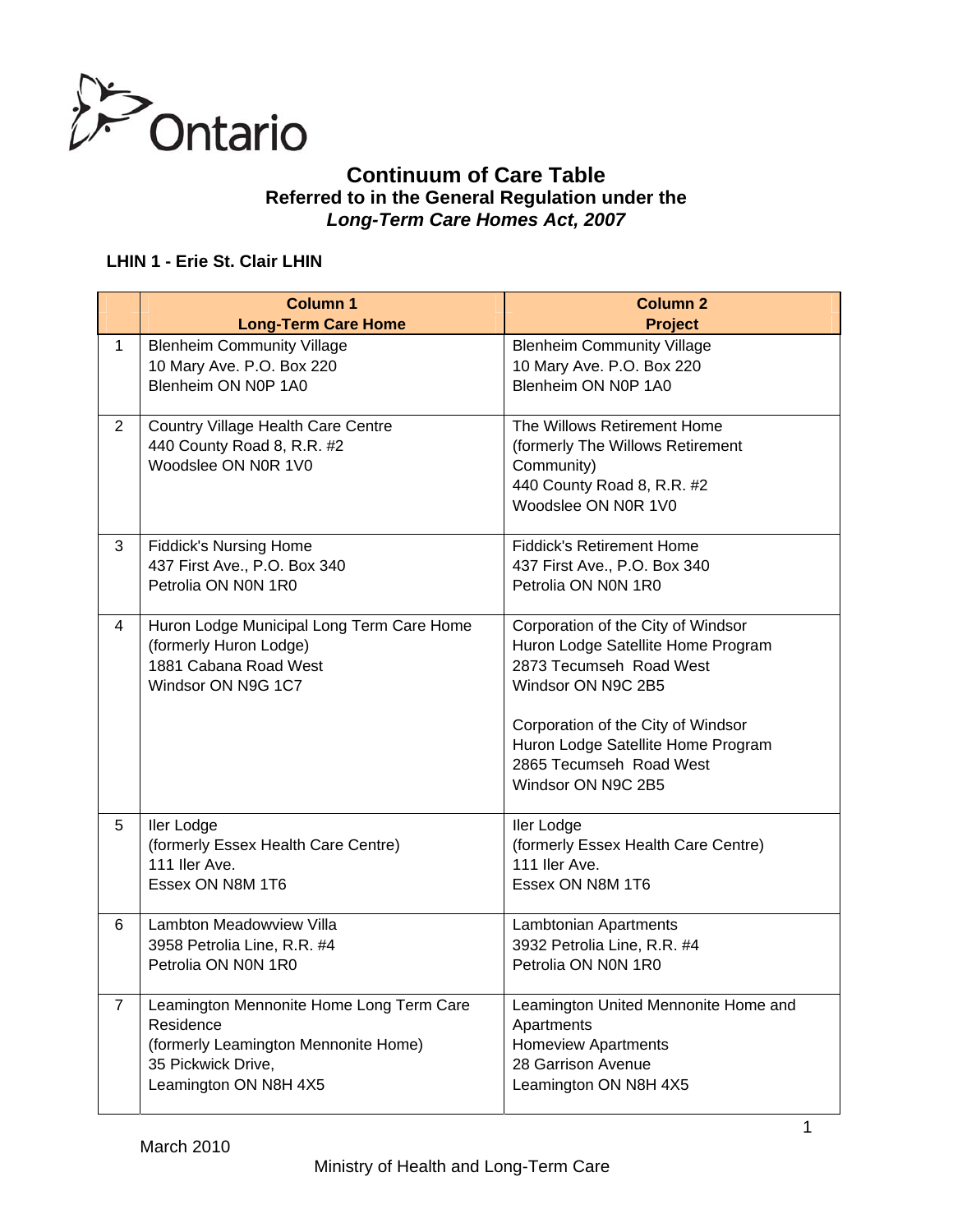#### **LHIN 1 - Erie St. Clair LHIN**

|    | <b>Column 1</b>                                                                                                                               | <b>Column 2</b>                                                                                                                                                                                           |
|----|-----------------------------------------------------------------------------------------------------------------------------------------------|-----------------------------------------------------------------------------------------------------------------------------------------------------------------------------------------------------------|
|    | <b>Long-Term Care Home</b>                                                                                                                    | <b>Project</b>                                                                                                                                                                                            |
|    |                                                                                                                                               | Leamington United Mennonite Home and<br>Apartments<br><b>Pickwick Apartments</b><br>33 Pickwick Avenue<br>Leamington ON N8H 4X5                                                                           |
|    |                                                                                                                                               | Leamington United Mennonite Home and<br>Apartments<br>The Village Townhouses<br>36, 38, 40, 42, 44, 46, 48, 50, 52, 54, 56, 58,<br>60, 62, 64, 66, 68, 70, 72, 74 Pickwick Drive<br>Leamington ON N8H 5A7 |
|    |                                                                                                                                               | Leamington United Mennonite Home and<br>Apartments<br>The Village Townhouses<br>1, 3 Pickwick Lane<br>Leamington ON N8H 5B4                                                                               |
|    |                                                                                                                                               | Leamington United Mennonite Home and<br>Apartments<br>The Village Townhouses<br>45, 47, 49, 51, 55 Pickwick Drive<br>Leamington ON N8H 4T5                                                                |
|    |                                                                                                                                               | Leamington United Mennonite Home and<br>Apartments<br>The Gardens<br>29 Pickwick Drive<br>Leamington ON N8H 5C4                                                                                           |
| 8  | North Lambton Lodge<br>(formerly North Lambton Rest Home)<br>39 Morris Street<br>Forest ON N0N 1J0                                            | Forest View Villa Apartments<br>39 Morris Street<br>Forest ON N0N 1J0                                                                                                                                     |
| 9  | Regency Park Long Term Care Home<br>(formerly Regency Park Nursing/<br><b>Retirement Centre)</b><br>567 Victoria Avenue<br>Windsor ON N9A 4N1 | Regency Park Retirement Resident and<br><b>Nursing Home</b><br>(formerly Regency Park<br>Nursing/Retirement Centre)<br>567 Victoria Avenue<br>Windsor ON N9A 4N1                                          |
| 10 | Sun Parlour Home for Senior Citizens<br>175 Talbot Street East<br>Leamington ON N8H 1L9                                                       | Victoria Street Manor<br>(formerly Sun Parlour Home for the<br>Aged Community Support Home)<br>184 Victoria Street South                                                                                  |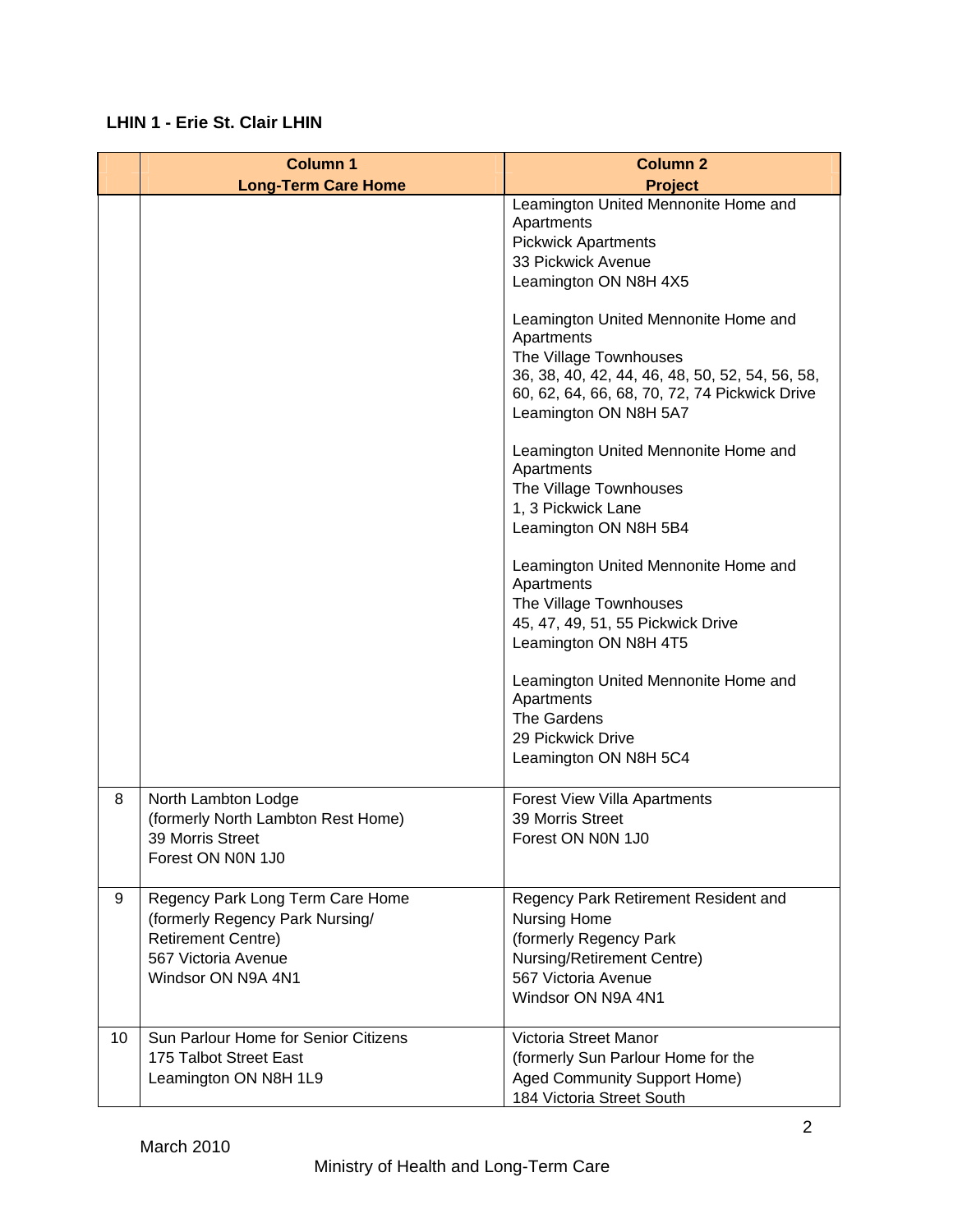#### **LHIN 1 - Erie St. Clair LHIN**

|    | <b>Column 1</b>                | <b>Column 2</b>               |
|----|--------------------------------|-------------------------------|
|    | <b>Long-Term Care Home</b>     | <b>Project</b>                |
|    |                                | Amherstburg ON N9V 2K5        |
| 11 | Village (The)                  | Village (The)                 |
|    | (formerly Versa Care Village)  | (formerly Versa Care Village) |
|    | 9 Myrtle Street. P.O. Box 1120 | 9 Myrtle Street               |
|    | Ridgetown ON N0P 2C0           | Ridgetown ON N0P 2C0          |
| 12 | Vision Nursing Home            | Vision Rest Home              |
|    | 229 Wellington Street          | 229 Wellington Street         |
|    | Sarnia ON N7T 1G9              | Sarnia ON N7T 1G9             |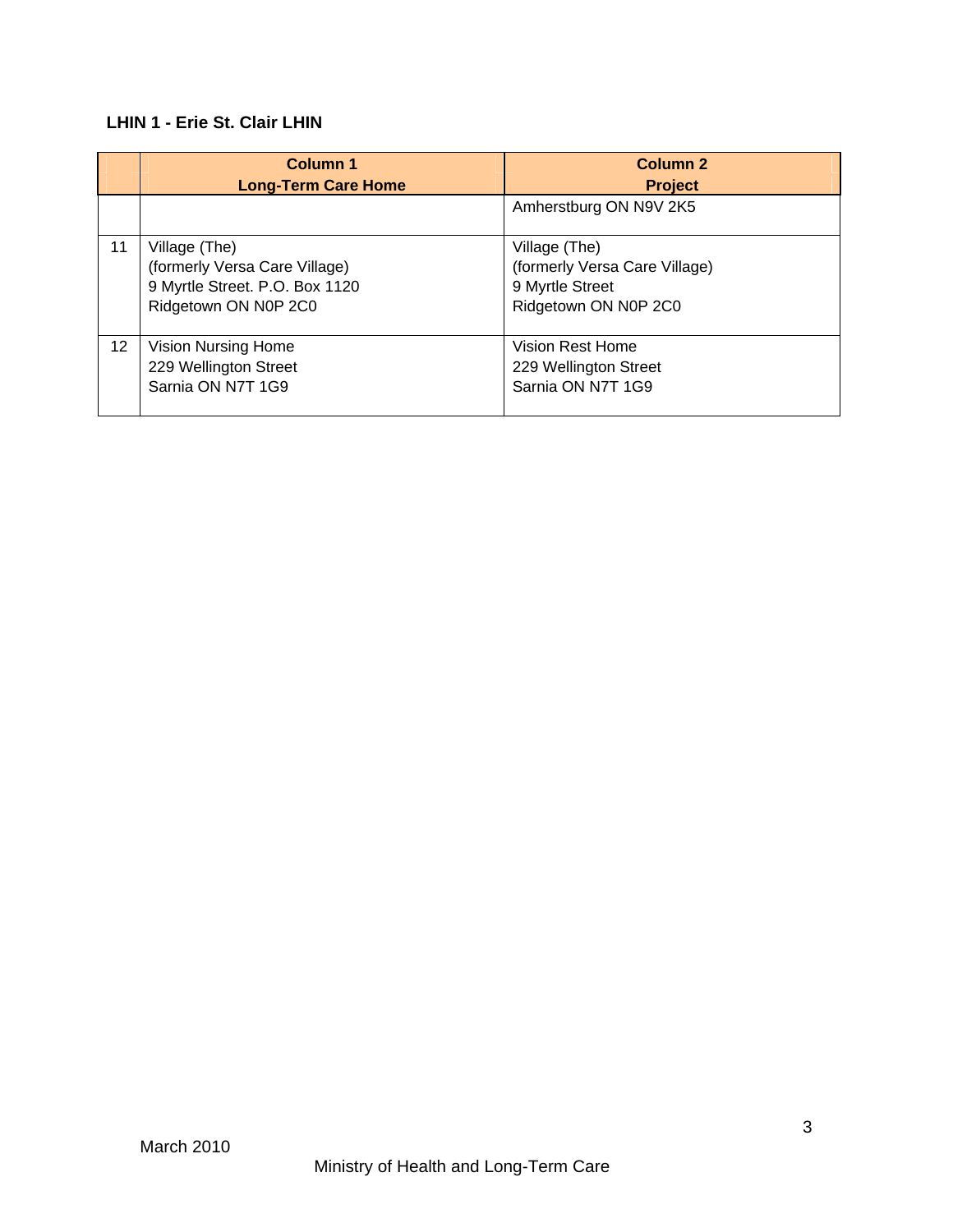|                | <b>Column 1</b><br><b>Long-Term Care Home</b>                                                                                             | <b>Column 2</b><br><b>Project</b>                                                                                                                               |
|----------------|-------------------------------------------------------------------------------------------------------------------------------------------|-----------------------------------------------------------------------------------------------------------------------------------------------------------------|
| $\mathbf 1$    | <b>Bluewater Rest Home</b><br>Lot 21, Hwy 84, R.R. #3<br>Zurich ON N0M 2T0                                                                | Maplewood Apartments for Seniors<br>(formerly Maplewood Apartments)<br>37799 Zurich-Hensall Rd, RR 3<br>Zurich ON N0M 2T0                                       |
|                |                                                                                                                                           | <b>Bluewater Rest Home Apartments</b><br>(formerly Bluewater Apartments)<br>37792 Zurich-Hensall Rd, RR 3<br>Zurich ON N0M 2T0                                  |
| $\overline{2}$ | <b>Braemar Retirement Centre</b><br>719 Josephine Street North, R.R. #1, P.O. Box<br>1060<br>Wingham ON N0G 2W0                           | <b>Braemar Retirement Centre</b><br>719 Josephine Street North, R.R. #1, P.O. Box<br>1060<br>Wingham ON N0G 2W0                                                 |
| 3              | <b>Caressant Care Listowel Nursing Home</b><br>(formerly Caressant Care Listowel)<br>710 Reserve Avenue South<br>Listowel ON N4W 2L1      | <b>Caressant Care Listowel Retirement Home</b><br>(formerly Caressant Care Rest Home)<br>710 Reserve Avenue<br>Listowel ON N4W 3H4                              |
| 4              | Caressant Care on Bonnie Place<br>(formerly Caressant Care St. Thomas)<br>15 Bonnie Place<br>St. Thomas ON N5R 5T8                        | Caressant Care on Bonnie Place Retirement<br>Home<br>(formerly Caressant Care St. Thomas<br><b>Retirement Home)</b><br>15 Bonnie Place<br>St. Thomas ON N5R 5T8 |
| 5              | Caressant Care Woodstock Nursing Home<br>(formerly Caressant Care, Woodstock)<br>81 Fyfe Avenue<br>Woodstock ON N4S 8Y2                   | Caressant Care Woodstock Retirement Home<br>(formerly Caressant Care, Woodstock)<br>81 Fyfe Avenue<br>Woodstock ON N4S 8Y2                                      |
| 6              | Chateau Gardens London LTC Centre<br>(formerly Chateau Gardens, Queens)<br>2000 Blackwater Road<br>London ON N5X 4K6                      | Chateau Gardens London LTC Centre<br>(formerly Chateau Gardens, Queens)<br>2000 Blackwater Road<br>London ON N5X 4K6                                            |
| $\overline{7}$ | <b>Chateau Gardens Parkhill LTC Centre</b><br>(formerly Chateau Gardens Parkhill)<br>250 Tain Street, P.O. Box 129<br>Parkhill ON N0M 2K0 | <b>Chateau Gardens Parkhill LTC Centre</b><br>(formerly Chateau Gardens Parkhill)<br>250 Tain Street, P.O. Box 129<br>Parkhill ON N0M 2K0                       |
| 8              | Chelsey Park (Oxford) Nursing Home<br>(formerly Chelsey Park)<br>310 Oxford Street West                                                   | <b>Chelsey Park Apartments, Retirement</b><br>Residence<br>(formerly Chelsey Park Residential Suites &                                                          |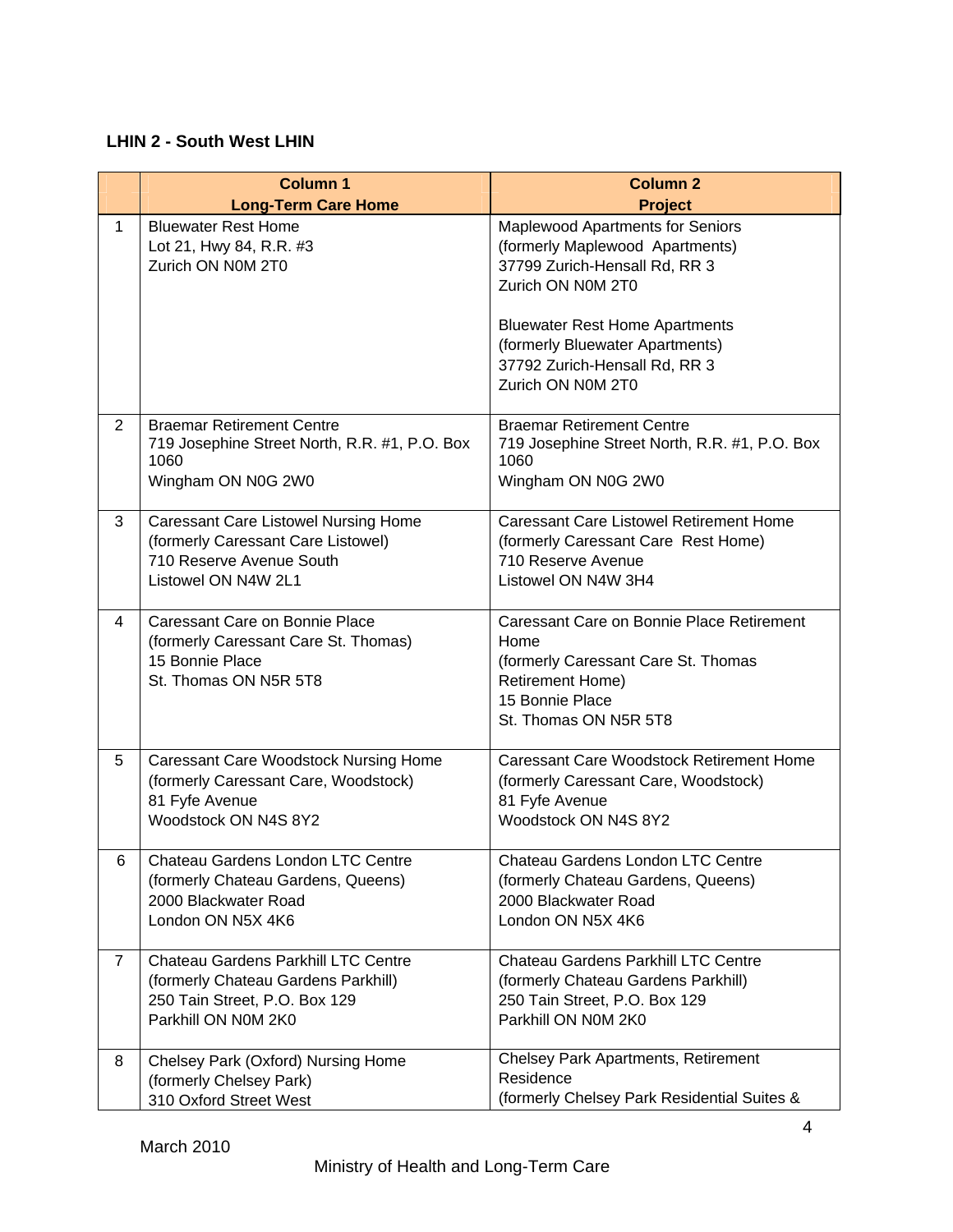|                 | <b>Column 1</b>                                        | <b>Column 2</b>                                       |
|-----------------|--------------------------------------------------------|-------------------------------------------------------|
|                 | <b>Long-Term Care Home</b>                             | <b>Project</b>                                        |
|                 | London ON N6H 4N6                                      | Chelsey Park Apartments Ltd.)                         |
|                 |                                                        | 312 Oxford Street West                                |
|                 |                                                        | London ON N6H 4N7                                     |
|                 |                                                        |                                                       |
| 9               | Craigholme                                             | Craigwiel Gardens (Apartments)                        |
|                 | 221 Main Street East R.R. #1<br>Ailsa Craig ON N0M 1A0 | (formerly Craigholme)<br>221 Main Street East R.R. #1 |
|                 |                                                        | Ailsa Craig ON N0M 1A0                                |
|                 |                                                        |                                                       |
| 10              | Elgin Abbey Nursing Home                               | Elgin Abbey Lodge                                     |
|                 | (formerly Elgin Abbey)                                 | 380 First Avenue North, P.O. Box 7                    |
|                 | 380 First Avenue North, P.O. Box 7                     | Chesley ON N0G 1L0                                    |
|                 | Chesley ON N0G 1L0                                     |                                                       |
|                 |                                                        |                                                       |
| 11              | <b>Errinrung Nursing Home</b>                          | Errinrung Residence                                   |
|                 | 67 Bruce Street, P.O. Box 69                           | 67 Bruce Street S, P.O. Box 69                        |
|                 | Thornbury ON N0H 2P0                                   | Thornbury ON N0H 2P0                                  |
| 12 <sup>2</sup> | <b>Exeter Villa</b>                                    | <b>Exeter Villa</b>                                   |
|                 | 155 John Street East                                   | 155 John Street East                                  |
|                 | Exeter ON N0M 1S1                                      | Exeter ON N0M 1S1                                     |
|                 |                                                        |                                                       |
| 13              | Golden Dawn Nursing Home                               | <b>Golden Dawn Seniors Apartments</b>                 |
|                 | 80 Main Street, Box 129                                | (formerly Golden Dawn Senior Citizen Home)            |
|                 | Lion's Head ON N0H 1W0                                 | 80 Main Street<br>Lion's Head ON N0H 1W0              |
|                 |                                                        |                                                       |
| 14              | <b>Greenwood Court</b>                                 | <b>Greenwood Court</b>                                |
|                 | 90 Greenwood Drive                                     | 90 Greenwood Drive                                    |
|                 | Stratford ON N5A 7W5                                   | Stratford ON N5A 6S4                                  |
|                 |                                                        |                                                       |
| 15              | <b>Hanover Care Centre</b>                             | McVean Lodge                                          |
|                 | 700 19th Avenue                                        | 700-19th Avenue                                       |
|                 | Hanover ON N4N 3S6                                     | Hanover ON N4N 3S6                                    |
| 16              | Huronlea Home for the Aged                             | Huronlea Home for the Aged                            |
|                 | 820 Turnberry Street, South                            | 820 Turnberry Street, South                           |
|                 | Brussels ON N0G 1H0                                    | Brussels ON N0G 1H0                                   |
| 17              | Huronview                                              | <b>Heartland Apartments</b>                           |
|                 | (formerly Huronview Home for the Aged)                 | R.R.# 5, Lot 50, Con 1 Municipality of Huron          |
|                 | R.R.# 5, Lot 50, Con 1 Municipality of Huron           | East                                                  |
|                 | East                                                   | Clinton ON N0M 1L0                                    |
|                 | Clinton ON N0M 1L0                                     |                                                       |
|                 |                                                        |                                                       |
| 18              | Kensington Village                                     | Kensington Village                                    |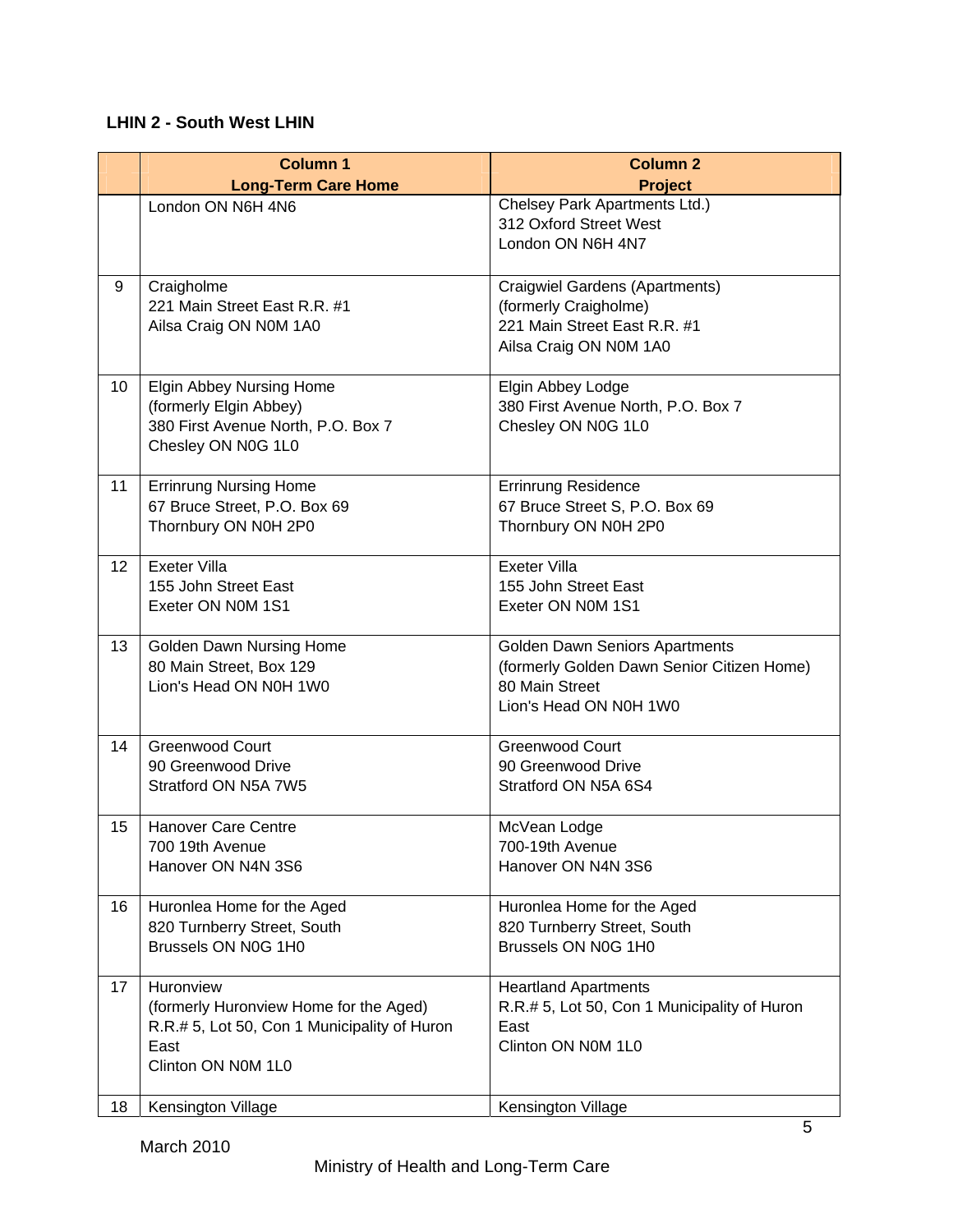|    | <b>Column 1</b>                                                                                                           | <b>Column 2</b>                                                                                                                                     |
|----|---------------------------------------------------------------------------------------------------------------------------|-----------------------------------------------------------------------------------------------------------------------------------------------------|
|    | <b>Long-Term Care Home</b>                                                                                                | <b>Project</b>                                                                                                                                      |
|    | 1340 Huron Street<br>London ON N5V 3R3                                                                                    | 1340 Huron Street<br>London ON N5V 3R3                                                                                                              |
| 19 | Kingsway Lodge Nursing Home<br>(formerly Brunner Nursing Home)<br>310 Queen Street East, R.R. #6<br>St. Mary's ON N4X 1C8 | Kingsway Lodge<br>310 Queen Street East, R.R. #6<br>St. Mary's ON N4X 1C8                                                                           |
| 20 | Maple Manor Nursing Home<br>73 Bidwell Street<br>Tillsonburg ON N4G 3T8                                                   | Maplewood Nursing Home<br>(formerly Maplewood)<br>73 Bidwell Street<br>Tillsonburg ON N4G 3T8                                                       |
| 21 | Maples Home for Seniors (The)<br>94 William Street South, P.O. Box 400<br>Tavistock ON N0B 2R0                            | Maples Retirement Home for Seniors<br>(formerly Maples Retirement Home)<br>94 William Street South, P.O. Box 400<br>Tavistock ON N0B 2R0            |
| 22 | Meadow Park Nursing Home (London)<br>(formerly Meadow Park Home)<br>1210 Southdale Road East<br>London ON N6E 1B4         | Meadow Park Nursing and Retirement Lodge<br>(formerly Meadow Park Retirement<br>Lodge London Inc.)<br>1210 Southdale Road East<br>London ON N6E 1B4 |
| 23 | Meaford Long Term Care Centre<br>(formerly Meaford Nursing Home Ltd.)<br>135 William Street<br>Meaford ON N4L 1T4         | <b>Golden Towne Manor</b><br>121 William Street<br>Meaford ON N4L 1T4                                                                               |
| 24 | Queensway Nursing Home<br>100 Queen Street East<br>Hensall ON N0M 1X0                                                     | Queensway Retirement Residence<br>(formerly Queensway Retirement<br>Home)<br>100 Queen Street East, Box 369<br>Hensall ON N0M 1X0                   |
| 25 | Ritz Lutheran Villa<br>Part Lot 16, Con 2, Logan Town, R.R. #5<br>Mitchell ON N0K 1N0                                     | <b>Ritz Manor Apartments</b><br>15 Frances Street, R.R. #5<br>Mitchell ON N0K 1N0                                                                   |
| 26 | Seaforth Manor<br>100 James Street<br>Seaforth ON N0K 1W0                                                                 | Seaforth Manor<br>100 James Street<br>Seaforth ON N0K 1W0                                                                                           |
| 27 | Spruce Lodge<br>643 West Gore Street<br>Stratford ON N5A 1L4                                                              | <b>Woodland Towers</b><br>643 West Gore Street<br>Stratford ON N5A 1L4                                                                              |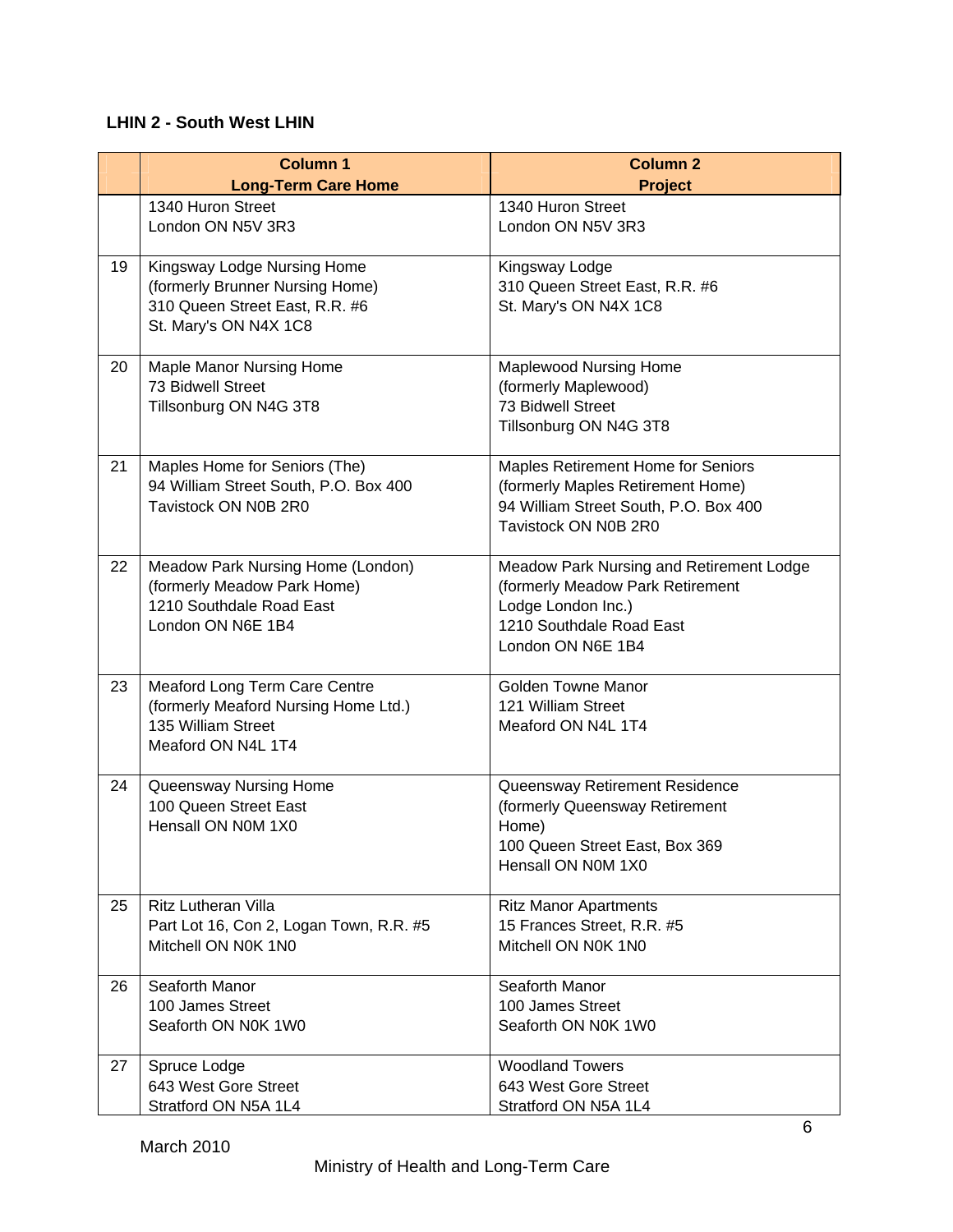|    | <b>Column 1</b><br><b>Long-Term Care Home</b>                                                                             | <b>Column 2</b><br><b>Project</b>                                                                                                                                       |
|----|---------------------------------------------------------------------------------------------------------------------------|-------------------------------------------------------------------------------------------------------------------------------------------------------------------------|
| 28 | <b>Trillium Court</b><br>(formerly Versa-Care Trillium Court)<br>550 Philip Place<br>Kincardine ON N2Z 3A6                | <b>Trillium Court</b><br>(formerly Versa-Care Trillium Court)<br>550 Philip Place<br>Kincardine ON N2Z 3A6                                                              |
| 29 | Versa-Care Elmwood Place<br>46 Elmwood Place West<br>London ON N6J 1J2                                                    | Elmwood Place<br>(formerly Versa Care Retirement<br>Lodge)<br>46 Elmwood Place West<br>London ON N6J 1J2                                                                |
| 30 | Versa-Care Summit Place<br>850 - 4th Street East<br>Owen Sound ON N4K 6A3                                                 | <b>Summit Place</b><br>(formerly Versa-Care Summit Place)<br>850 - 4th Street East<br>Owen Sound ON N4K 6A3                                                             |
| 31 | Village Seniors' Community (The)<br>(formerly Versa-Care Centre of<br>Hanover)<br>101 - 10th Street<br>Hanover ON N4N 1M9 | Sprucewood Court<br>101 - 10th Street<br>Hanover ON N4N 1M9<br><b>Valleyview Terrace</b><br>(formerly Valleyview Apartments)<br>101 - 10th Street<br>Hanover ON N4N 1M9 |
| 32 | Wildwood Care Centre Inc.<br>100 Ann Street, P.O. Box 2200<br>St. Marys ON N4X 1A1                                        | Wildwood Care Centre Inc.<br>(formerly Wildwood Care Centre)<br>100 Ann Street, P.O. Box 2200<br>St. Marys ON N4X 1A1                                                   |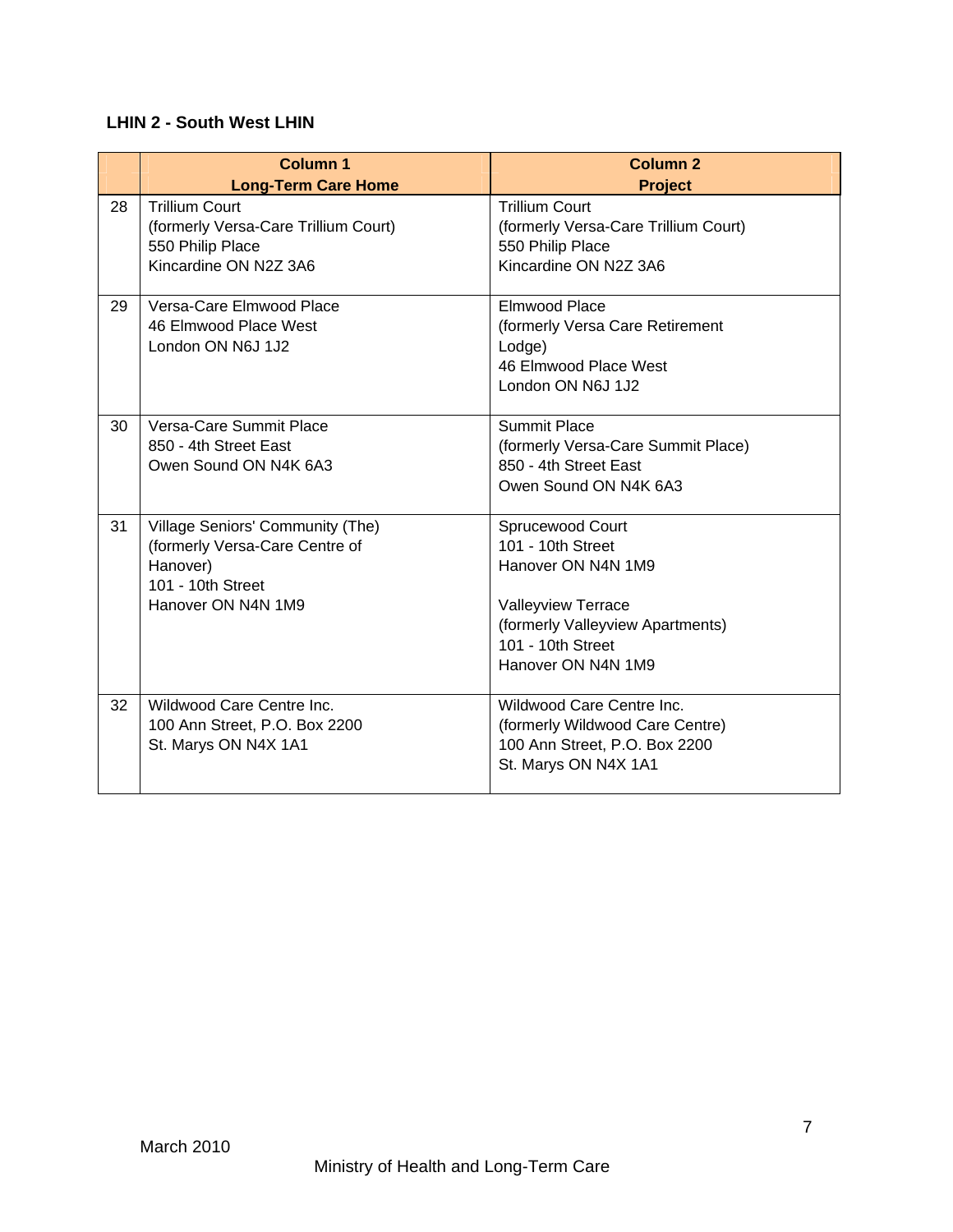## **LHIN 3 - Waterloo Wellington LHIN**

|                       | <b>Column 1</b><br><b>Long-Term Care Home</b>                                                                                          | <b>Column 2</b><br><b>Project</b>                                                                                                                                 |
|-----------------------|----------------------------------------------------------------------------------------------------------------------------------------|-------------------------------------------------------------------------------------------------------------------------------------------------------------------|
| $\mathbf{1}$          | Caressant Care Arthur Nursing Home<br>(formerly Caressant Care Nursing<br>Home)<br>215 Eliza Street, P.O. Box 700<br>Arthur ON N0G 1A0 | Caressant Care Arthur Retirement Home<br>215 Eliza Street, P.O. Box 700<br>Arthur ON N0G 1A0                                                                      |
| $\mathbf{2}^{\prime}$ | Caressant Care Fergus Nursing Home<br>(formerly Caressant Care Nursing<br>Home)<br>450 Queen Street East<br>Fergus ON N1M 2Y7          | Caressant Care Fergus Retirement Home<br>(formerly Caressant Care Retirement Home)<br>450 Queen Street East<br>Fergus ON N1M 2Y7                                  |
| 3                     | Caressant Care Harriston<br>(formerly Geri-Care Nursing Home)<br>24 Louise Street, P.O. Box 520<br>Harriston ON N0G 1Z0                | <b>Caressant Care Harriston Retirement Home</b><br>(formerly Geri-Care Retirement Home)<br>24 Louise Street, P.O. Box 70<br>Harriston ON N0G 1Z0                  |
| 4                     | Chateau Gardens Elmira LTC Centre<br>(formerly Chateau Gardens Elmira)<br>11 Herbert Street<br>Elmira ON N3B 2B8                       | Chateau Gardens Elmira<br>(formerly Chateau Gardens Elmira)<br>11 Herbert Street<br>Elmira ON N3B 2B8                                                             |
| 5                     | Eden House Nursing Home<br>5016 Wellington County Road 29, R.R. #2<br>Guelph ON N1H 6H8                                                | Eden House Care Facility Inc.<br>(formerly Eden House Retirement Home)<br>5016 Wellington County Road 29, R.R. #2<br>Guelph ON N1H 6H8                            |
| 6                     | Elliott Home (The)<br>(formerly The Elliott)<br>170 Metcalfe Street<br>Guelph ON N1E 4Y3                                               | The Ellington<br>168 Metcalfe Street<br>Guelph ON N1E 6W3<br>The Ellridge Independent Life<br>(formerly The Ellridge)<br>172 Metcalfe Street<br>Guelph ON N1E 6T5 |
| $\overline{7}$        | <b>Fairview Mennonite Home</b><br>515 Langs Drive<br>Cambridge ON N3H 5E4                                                              | <b>Fairview Cottage</b><br>515 Langs Drive<br>Cambridge ON N3H 5E4<br><b>Preston School Apartments</b><br>601 Duke Street                                         |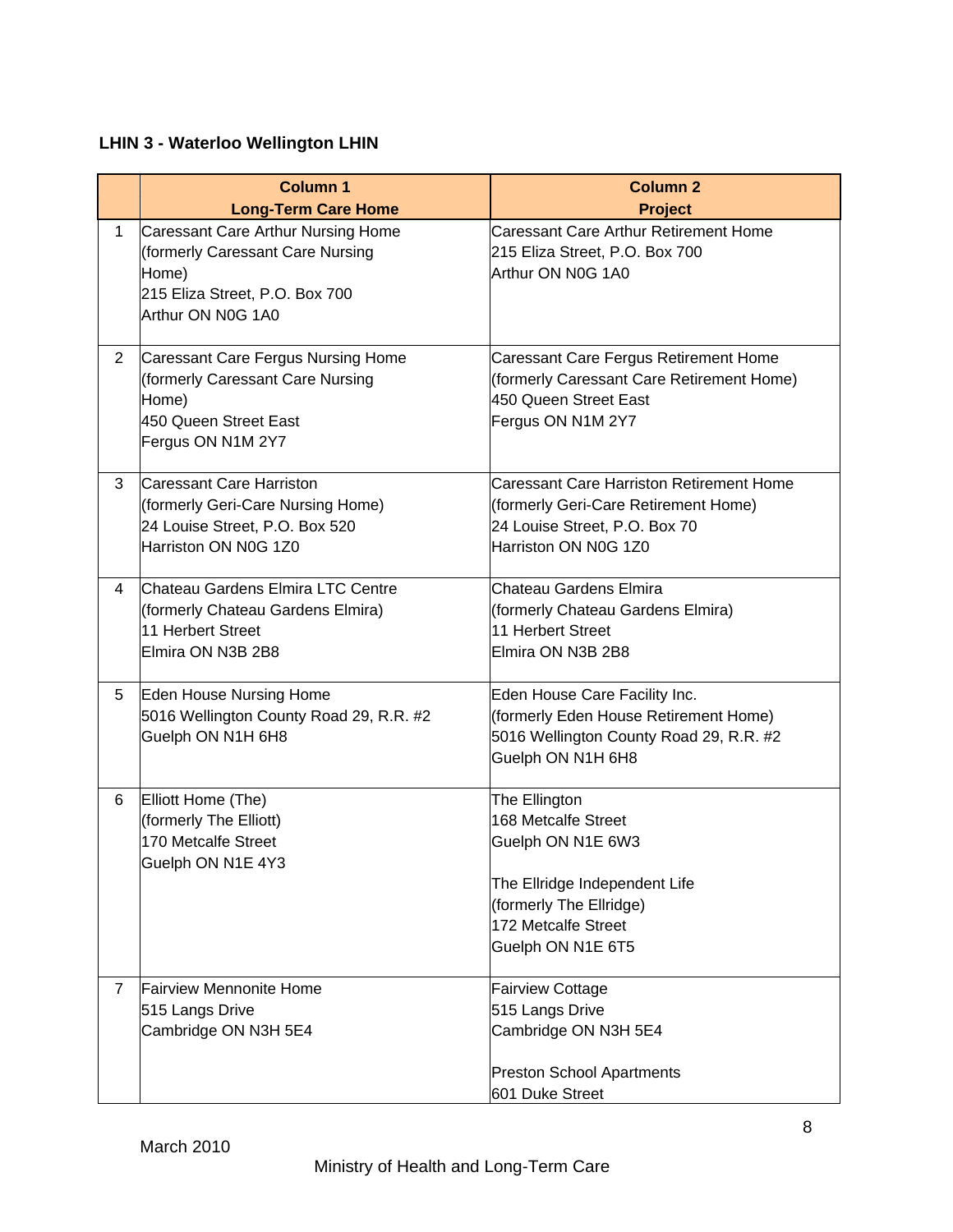## **LHIN 3 - Waterloo Wellington LHIN**

|                 | <b>Column 1</b>                               | <b>Column 2</b>                                |
|-----------------|-----------------------------------------------|------------------------------------------------|
|                 | <b>Long-Term Care Home</b>                    | <b>Project</b>                                 |
|                 |                                               | Cambridge ON N3H 3T4                           |
|                 |                                               |                                                |
|                 |                                               | <b>Fairview Apartments</b>                     |
|                 |                                               | 515 Langs Drive                                |
|                 |                                               | Cambridge ON N3H 5E4                           |
| 8               | Golden Years Nursing Home                     | Golden Years Retirement Lodge                  |
|                 | 704 Eagle Street N., P.O. Box 3277            | 704 Eagle Street North                         |
|                 | Cambridge ON N3H 4T3                          | Cambridge ON N3H 4T3                           |
| 9               | Hilltop Manor Cambridge                       | peopleCare Hilltop Manor                       |
|                 | (formerly Hilltop Manor Nursing Home)         | (formerly Hilltop Manor Nursing Home)          |
|                 | 42 Elliott Street                             | <b>42 Elliott Street</b>                       |
|                 | Cambridge ON N1R 2J2                          | Cambridge ON N1R 2J2                           |
| 10              | Morriston Park Nursing Home                   | Morriston Park Nursing Home & Retirement       |
|                 | 7363 Calfass Road, R.R. #2                    | Residence                                      |
|                 | Puslinch ON N0B 2J0                           | 7363 Calfass Road, R.R. #2                     |
|                 |                                               | Puslinch ON N0B 2J0                            |
| 11              | Ina Grafton - Gage Home (Niagara)             | Niagara Ina Grafton Gage Village               |
|                 | (formerly Niagara Ina Grafton - Gage Home for | (formerly Niagara Ina Grafton Gage Home of the |
|                 | the United Church)<br>413 Linwell Rd.         | United Church)<br>413 Linwell Rd.              |
|                 | St. Catharines ON L2M 7Y2                     | St. Catharines ON L2M 7Y2                      |
|                 |                                               |                                                |
| 12 <sup>2</sup> | Nithview Home                                 | Nithview Assisted Living Units                 |
|                 | 200 Boulee Street, P.O. Box 777               | 200 Boulee Street                              |
|                 | New Hamburg ON N3A 2K4                        | New Hamburg ON N0B 2G0                         |
|                 |                                               | <b>Nithview Seniors Village</b>                |
|                 |                                               | 218 Boulee Street                              |
|                 |                                               | New Hamburg ON N3A 2K4                         |
| 13              | Riverbend Place, Cambridge                    | <b>Riverbend Place Retirement Community</b>    |
|                 | 650 Coronation Blvd.                          | 650 Coronation Blvd.                           |
|                 | Cambridge ON N1R 7S6                          | Cambridge ON N1R 7S6                           |
| 14              | Royal Terrace                                 | Royal Terrace                                  |
|                 | 600 Whites Rd.                                | 600 Whites Rd.                                 |
|                 | Palmerston ON N0G 2P0                         | Palmerston ON N0G 2P0                          |
| 15              | Saint Luke's Place                            | Saint Luke's Place                             |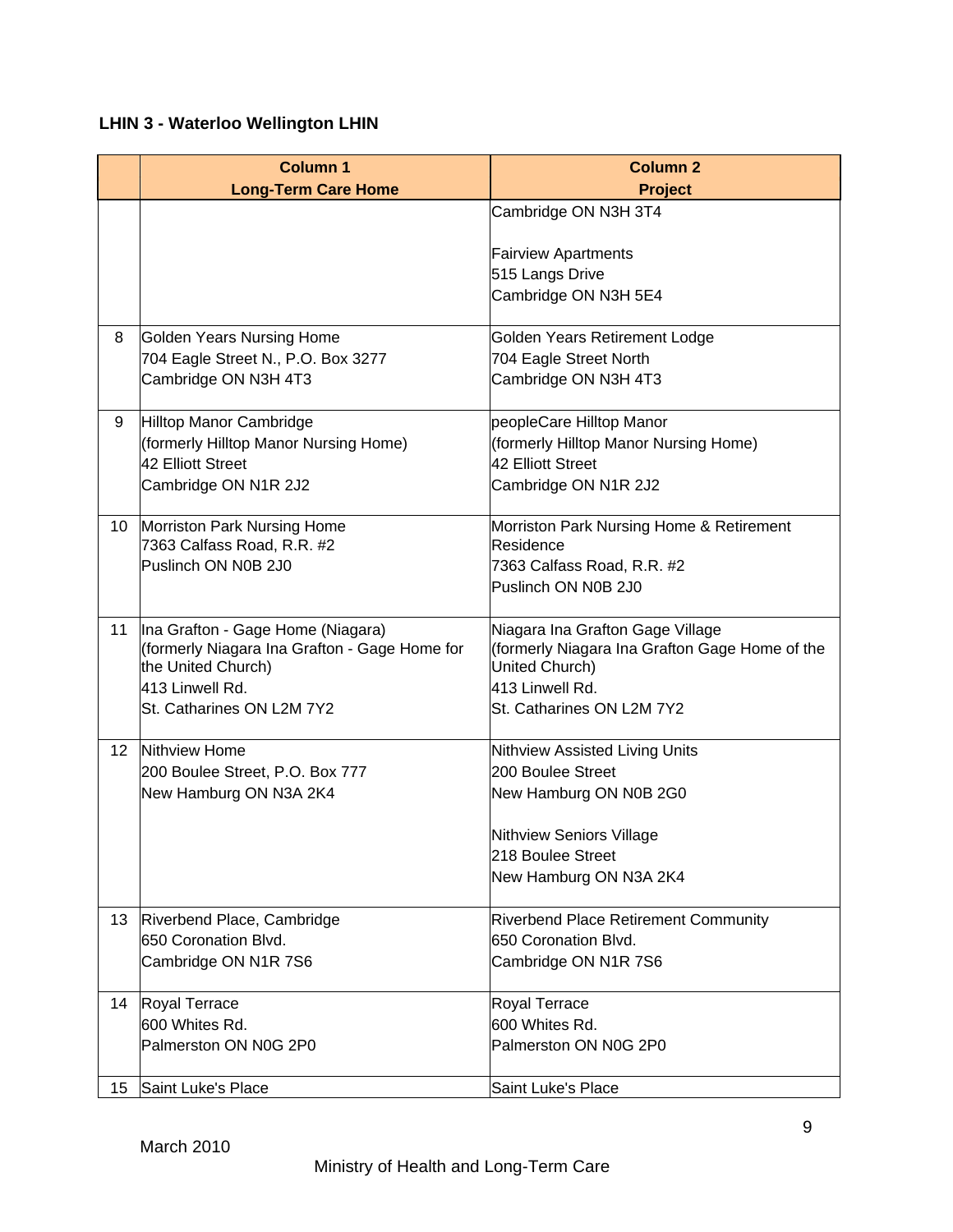## **LHIN 3 - Waterloo Wellington LHIN**

|    | Column <sub>1</sub><br><b>Long-Term Care Home</b>                                                                       | <b>Column 2</b><br><b>Project</b>                                                                                                                                                                                                                                                                                                                           |
|----|-------------------------------------------------------------------------------------------------------------------------|-------------------------------------------------------------------------------------------------------------------------------------------------------------------------------------------------------------------------------------------------------------------------------------------------------------------------------------------------------------|
|    | 1624 Franklin Boulevard<br>Cambridge ON N3C 3P4                                                                         | (formerly Saint Luke's Place Apartments<br>Phase I)<br>1624 Franklin Boulevard<br>Cambridge ON N3C 3P4<br>lSt. Luke's Place<br>(formerly St. Luke's Place Apartments Phase<br>III)<br>1624 Franklin Boulevard<br>Cambridge ON N3C 3P4<br>St. Luke's Place<br>(formerly St. Luke's Place Retirement Home)<br>1624 Franklin Boulevard<br>Cambridge ON N3C 3P4 |
| 16 | <b>Winston Park Nursing Home</b><br>(formerly Winston Hall Nursing Home)<br>695 Block Line Road<br>Kitchener ON N2E 3K1 | The Village of Winston Park<br>1695 Block Line Road<br>lKitchener ON N2E 3K1                                                                                                                                                                                                                                                                                |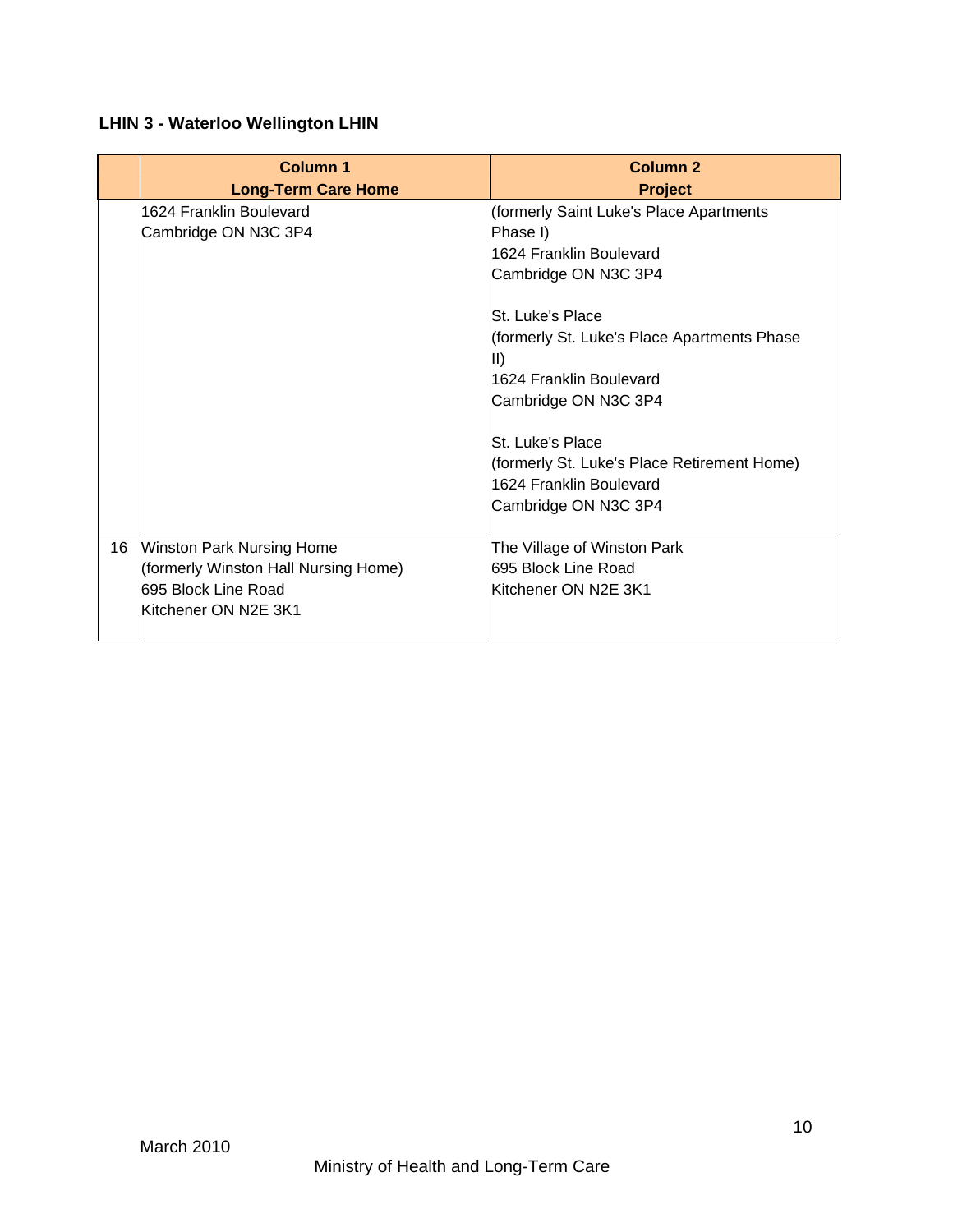|                | <b>Column 1</b>                                                                                          | <b>Column 2</b>                                                                                                                                 |
|----------------|----------------------------------------------------------------------------------------------------------|-------------------------------------------------------------------------------------------------------------------------------------------------|
|                | <b>Long-Term Care Home</b>                                                                               | <b>Project</b>                                                                                                                                  |
| 1              | <b>Albright Manor</b><br>5050 Hillside Drive<br>Beamsville ON L0R 1B2                                    | <b>Edelheim Apartments</b><br>c/o Albright Manor<br>5050 Hillside Drive RR#2                                                                    |
|                |                                                                                                          | Beamsville ON L0R 1B2                                                                                                                           |
|                |                                                                                                          | <b>Albright Gardens</b><br>c/o Albright Manor                                                                                                   |
|                |                                                                                                          | 5050 Hillside Drive RR#2<br>Beamsville ON L0R 1B2                                                                                               |
| $\overline{2}$ | Brantwood Lifecare Centre<br>802 Hager Ave.<br>Burlington ON L7S 1X2                                     | <b>Brantwood Retirement Residence</b><br>(formerly Brantwood Lifecare Centre)<br>802 Hager Ave.<br>Burlington ON L7S 1X2                        |
| 3              | Cedarwood Village<br>500 Queensway West<br>Simcoe ON N3Y 4R4                                             | Cedarwood Village Retirement Apartments<br>(formerly Cedarwood Village and Retirement<br>Apartments)<br>500 Queensway West<br>Simcoe ON N3Y 4R4 |
| 4              | Foyer Richelieu Welland<br>655 Tanguay Ave.<br>Welland ON L3B 6A1                                        | Foyer Richelieu Welland Inc.<br>(formerly Residence Foyer Richelieu<br>Welland Inc.)<br>655 Tanguay Ave.<br>Welland ON L3B 6A1                  |
| 5              | Gilmore Lodge<br>50 Gilmore road<br>Fort Erie ON L2A 2M1                                                 | Satellite Home<br>1799 Thompson Rd.<br>Fort Erie ON L2A 5M4                                                                                     |
| 6              | Hardy Terrace<br>(formerly Brucefield Manor)<br>612 Mount Pleasant Road, R.R. #2<br>Brantford ON N3T 5L5 | Hardy Terrace<br>(formerly Brucefield Manor)<br>612 Mount Pleasant road, R.R. #2<br>Brantford ON N3T 5L5                                        |
|                |                                                                                                          | <b>Brucefield Manor</b><br>657 Mount Pleasant Road<br><b>Brantford ON</b>                                                                       |

# **LHIN 4 - Hamilton Niagara Haldimand Brant LHIN**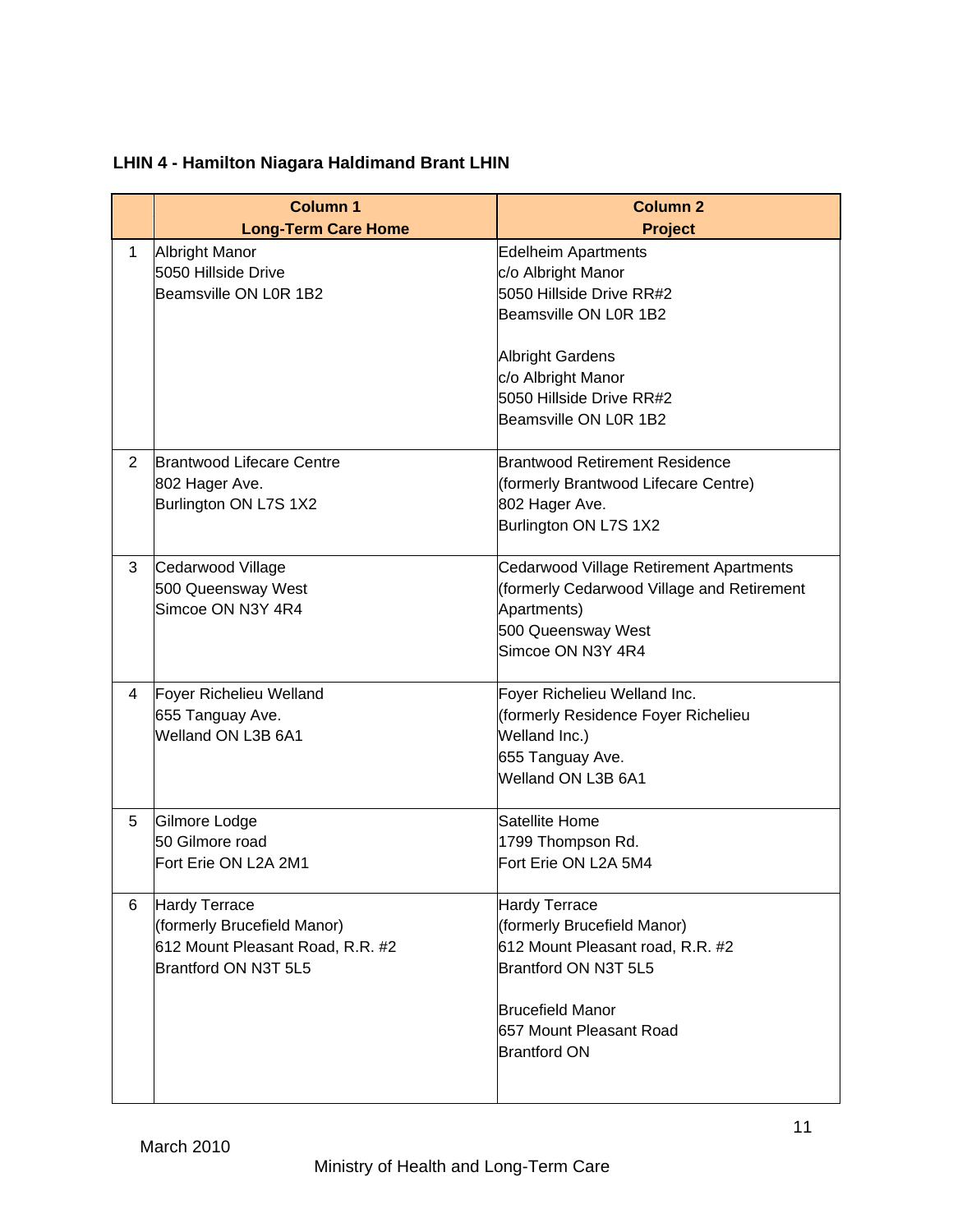## **LHIN 4 - Hamilton Niagara Haldimand Brant LHIN**

|                   | <b>Column 1</b>                                                              | <b>Column 2</b>                                                              |
|-------------------|------------------------------------------------------------------------------|------------------------------------------------------------------------------|
|                   | <b>Long-Term Care Home</b>                                                   | <b>Project</b>                                                               |
| $\overline{7}$    | Heidehof Long Term Care Home<br>(formerly Heidehof for the Care of the Aged) | Heidehof Long Term Care Home<br>(formerly Heidehof for the Care of the Aged) |
|                   | 600 Lake Street                                                              | 600 Lake Street                                                              |
|                   | St. Catharines ON L2N 4J4                                                    | St. Catharines ON L2N 4J4                                                    |
|                   |                                                                              |                                                                              |
| 8                 | Heritage Green Nursing Home                                                  | Heritage Green Seniors Centre                                                |
|                   | 353 Isaac Brock Drive                                                        | (formerly Heritage Green Seniors Apartment &                                 |
|                   | Stoney Creek ON L8J 2J3                                                      | RH)                                                                          |
|                   |                                                                              | 353 Isaac Brock Drive                                                        |
|                   |                                                                              | Stoney Creek ON L8J 2J3                                                      |
|                   |                                                                              |                                                                              |
| 9                 | Heritage Place                                                               | Heritage Place                                                               |
|                   | (formerly Pleasant Manor Homes Inc.)                                         | (formerly Pleasant Manor (Apartments) and                                    |
|                   | 1743 Four Mile Creek Road, P.O. Box 350                                      | Pleasant Manor (Retirement))                                                 |
|                   | Virgil ON L0S 1T0                                                            | 1743 four Mile Creek Road, P.O. Box 350                                      |
|                   |                                                                              | Virgil ON L0S 1T0                                                            |
| 10                | Kilean Lodge                                                                 | Maplecrest Village Retirement Village                                        |
|                   | 83 Main Street East                                                          | (formerly Maplecrest Village)                                                |
|                   | Grimsby ON L3M 1N6                                                           | 85 Main Street East                                                          |
|                   |                                                                              | Grimsby ON L3M 1N6                                                           |
| 11                | Mount Nemo Christian Nursing Home                                            | Ebenezer Villa                                                               |
|                   | (formerly Mount Nemo Lodge)                                                  | 337 Stone Church Road East                                                   |
|                   | 4486 Guelph Line (Burlington),                                               | Hamilton ON L9B 1B1                                                          |
|                   | $c$ / $o$ R.R. #2                                                            |                                                                              |
|                   | Milton ON L9T 2X6                                                            |                                                                              |
| $12 \overline{ }$ | Norcliffe Lifecare Centre                                                    | Norcliffe Retirement Residence                                               |
|                   | 85 Main Street North                                                         | (formerly Norcliffe Retirement Home)                                         |
|                   | Hagersville ON N0A 1H0                                                       | 85 Main Street North                                                         |
|                   |                                                                              | Hagersville ON N0A 1H0                                                       |
| 13                | Pine Villa Nursing Home                                                      | Pine Villa Nursing Home                                                      |
|                   | 490 Highway #8                                                               | (formerly New Pine Retirement Home)                                          |
|                   | Stoney Creek ON L8G 1G6                                                      | 490 Highway #8                                                               |
|                   |                                                                              | Stoney Creek ON L8G 1G6                                                      |
| 14                | Shalom Village Nursing Home                                                  | Shalom Village                                                               |
|                   | 70 Macklin Street North                                                      | 70 Macklin Street North                                                      |
|                   | Hamilton ON L8S 3S1                                                          | Hamilton ON L8S 3S1                                                          |
|                   |                                                                              |                                                                              |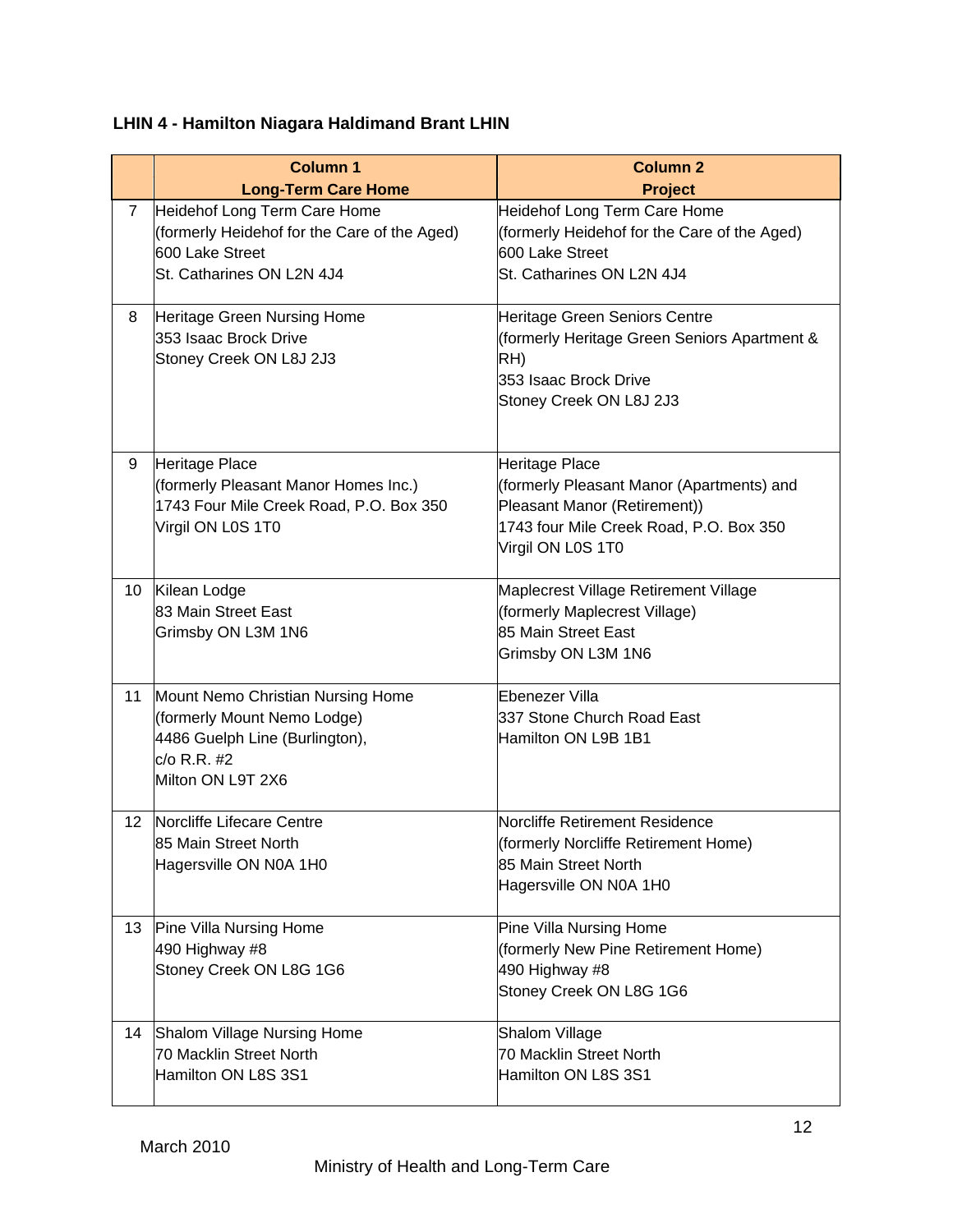## **LHIN 4 - Hamilton Niagara Haldimand Brant LHIN**

|    | <b>Column 1</b>                               | <b>Column 2</b>                             |
|----|-----------------------------------------------|---------------------------------------------|
|    | <b>Long-Term Care Home</b>                    | <b>Project</b>                              |
| 15 | Stoney Creek Lifecare Centre                  | <b>Stoney Creek Retirement Centre</b>       |
|    | 199 Glover Road                               | 199 Glover Road                             |
|    | Stoney Creek ON L8E 5J2                       | Stoney Creek ON L8E 5J2                     |
| 16 | <b>Tabor Manor</b>                            | <b>Tabor Manor</b>                          |
|    | (formerly Mennonite Brethren Senior Citizens  | (formerly Tabor Manor Apartments)           |
|    | Home)                                         | 1 Tabor Drive                               |
|    | 1 Tabor Drive                                 | St. Catharines ON L2N 1V9                   |
|    | St. Catharines ON L2N 1V9                     |                                             |
| 17 | <b>Telfer Place</b>                           | <b>Telfer Place</b>                         |
|    | (formerly Versa-Care Telfer Place)            | (formerly Versa-Care Telfer Place)          |
|    | 245 Grand River Street North                  | 245 Grand River Road North                  |
|    | Paris ON N3L 3V8                              | Paris ON N3L 3V8                            |
| 18 | <b>Townsview Lifecare Centre</b>              | <b>Townsview Retirement Resident</b>        |
|    | 39 Mary Street                                | (formerly Townsview Rest Home)              |
|    | Hamilton ON L8R 3L8                           | 52 Catharine Street North                   |
|    |                                               | Hamilton ON L8R 1J1                         |
| 19 | <b>Tufford Nursing Home</b>                   | <b>Tufford Manor</b>                        |
|    | 312 Queenston Street                          | 312 Queenston Street                        |
|    | St. Catharines ON L2P 2X4                     | St. Catharines ON L2P 2X4                   |
| 20 | United Mennonite Home                         | United Mennonite Home                       |
|    | (formerly United Mennonite Home for the Aged) | (formerly Orchard View Apartments/ United   |
|    | 4024 Twenty-Third Street                      | Mennonite Retirement)                       |
|    | Vineland ON L0R 2C0                           | 4024 Twenty-third Street                    |
|    |                                               | Vineland ON L0R 2C0                         |
| 21 | Versa-Care Centre, Brantford                  | Versa-Care Centre, Brantford                |
|    | (formerly Brierwood Health Care Partnership   | (formerly Brierwood Health Care Partnership |
|    | Versa Care Brantford)                         | Versa Care Brantford)                       |
|    | 425 Park Road North                           | 425 Park Road North                         |
|    | Brantford ON N3R 7G5                          | Brantford ON N3R 7G5                        |
|    |                                               | <b>Brierwood Court</b>                      |
|    |                                               | 405 Park Road North                         |
|    |                                               | Brantford ON N3R 7G5                        |
| 22 | <b>Wellington Nursing Home (The)</b>          | Wellington Rest Home (The)                  |
|    | 1430 Upper Wellington Street                  | 1430 Upper Wellington Street                |
|    | Hamilton ON L9A 5H3                           | Hamilton ON L9A 5H3                         |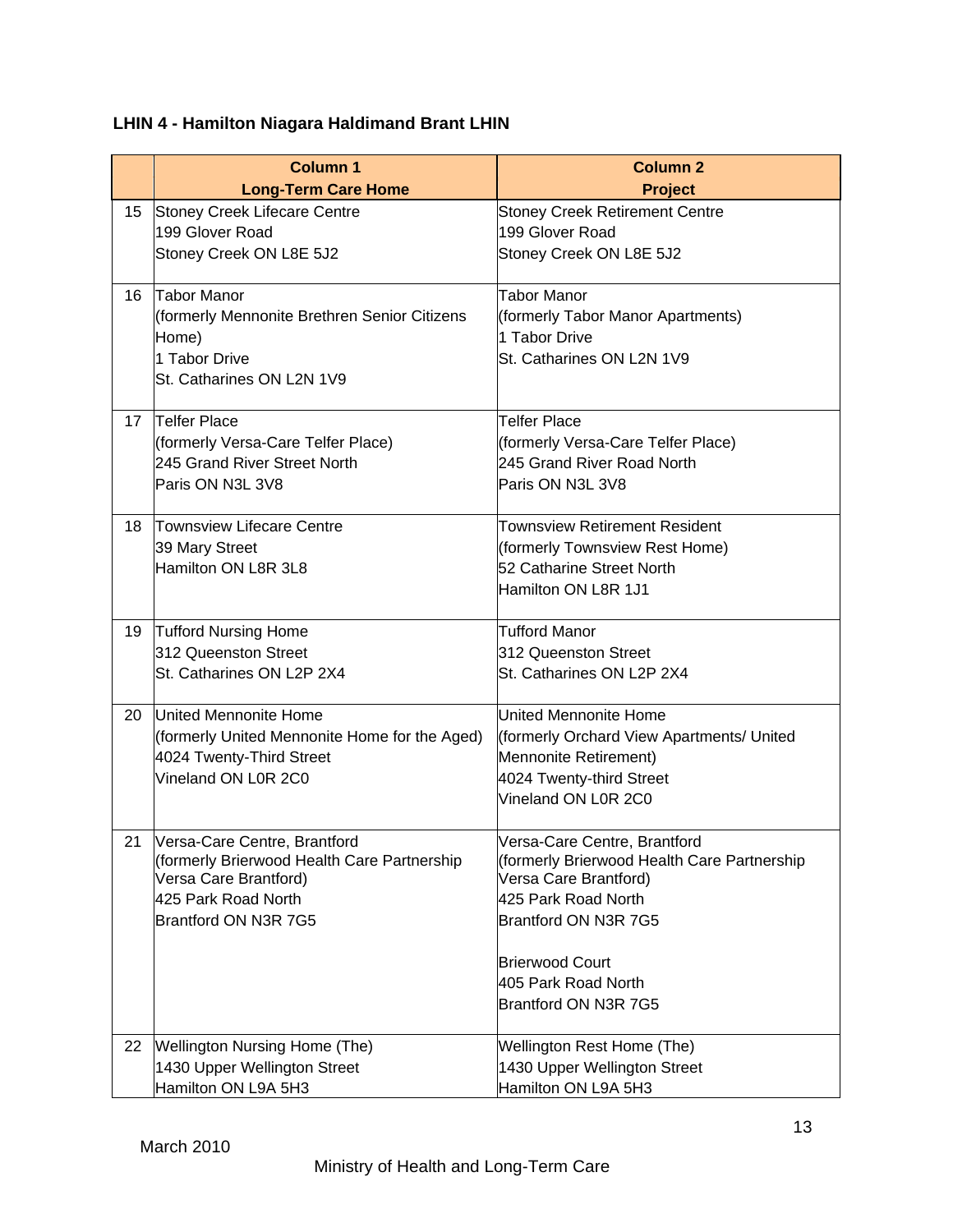#### **LHIN 5 - Central West LHIN**

|                | <b>Column 1</b><br><b>Long-Term Care Home</b>                                                                                     | <b>Column 2</b><br><b>Project</b>                                                                                                                                                                                                                                                                                                                                                                                                                                                                                                                                                  |
|----------------|-----------------------------------------------------------------------------------------------------------------------------------|------------------------------------------------------------------------------------------------------------------------------------------------------------------------------------------------------------------------------------------------------------------------------------------------------------------------------------------------------------------------------------------------------------------------------------------------------------------------------------------------------------------------------------------------------------------------------------|
| 1              | <b>Avalon Care Centre</b><br>(formerly Avalon Care Centre &<br>Retirement Lodge)<br>355 Broadway Avenue<br>Orangeville ON L9W 3Y3 | <b>Avalon Care Centre</b><br>(formerly Avalon Retirement Lodge)<br>355 Broadway Avenue<br>Orangeville ON L9W 3Y3                                                                                                                                                                                                                                                                                                                                                                                                                                                                   |
| $\overline{2}$ | <b>Faith Manor Nursing Home</b><br>(formerly Holland Christian Homes)<br>7900 McLaughlin Road, South<br>Brampton ON L6Y 5A7       | <b>Faith Manor</b><br>7900 McLaughlin Road, South<br>Brampton ON L6Y 5A7                                                                                                                                                                                                                                                                                                                                                                                                                                                                                                           |
| 3              | Kipling Acres<br>2233 Kipling Avenue<br>Etobicoke ON M9W 4L3                                                                      | Cedarbrook Lodge Retirement Residence<br>(formerly Cedarbrook Lodge)<br>520 Markham Road<br>Scarborough ON M1H 3A1<br>Greenview Lodge<br>880 Lawrence Avenue East<br>Don Mills ON M3C 1P6<br><b>Harold and Grace Baker Centre</b><br>1 Northwestern Avenue<br>Toronto ON M6M 2J7<br>Livingston Lodge<br>65 Livingston Lodge<br>Scarborough ON M1E 1L1<br>Magdalena's Rest Home<br>379 Lake Promenade<br>Etobicoke ON M8W 1C1<br><b>New Horizons Tower</b><br>1140 Bloor Street West<br>Toronto ON M6H 4E6<br><b>Willowdale Manor</b><br>175 Cummer Avenue<br>North York ON M2M 2E9 |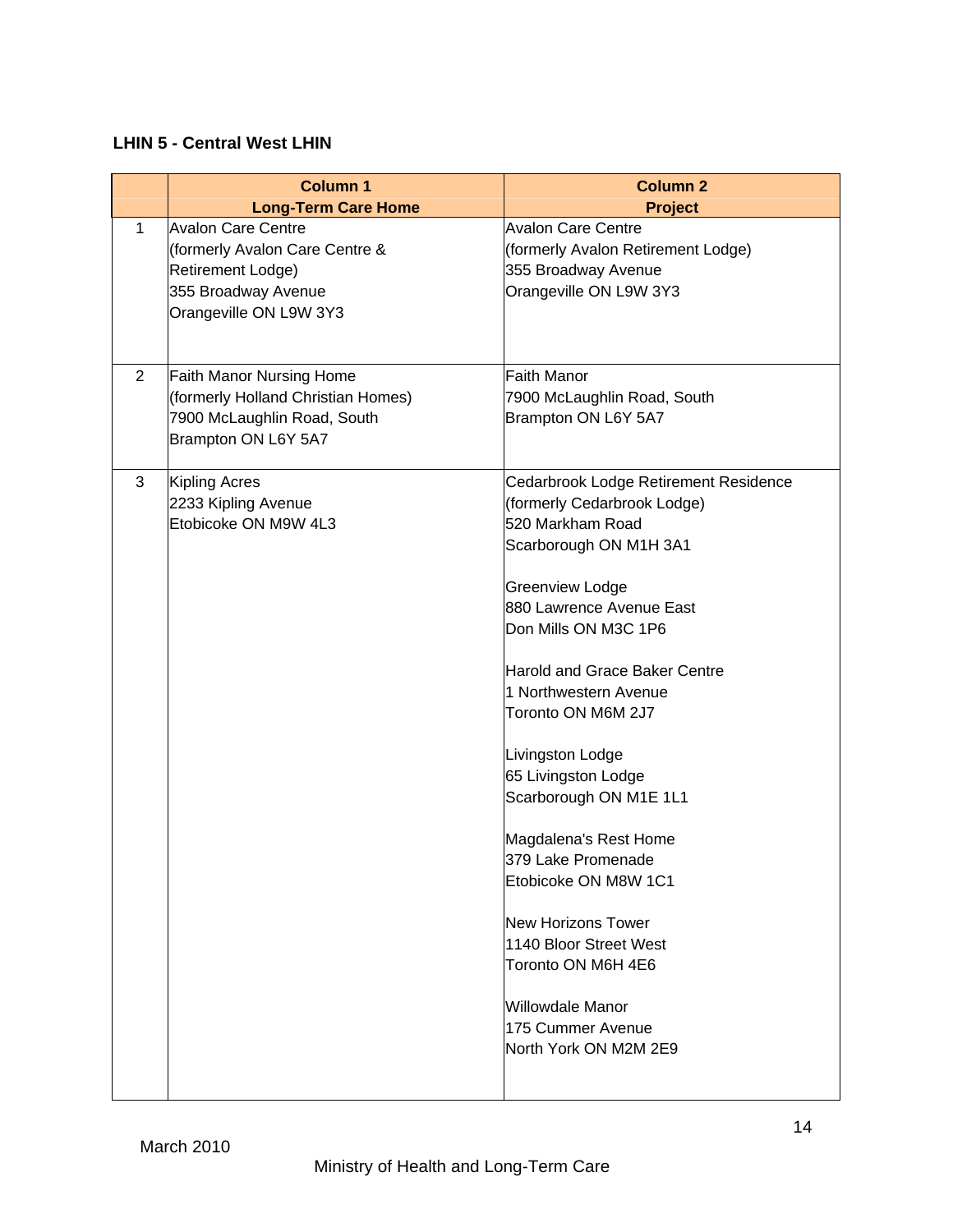### **LHIN 5 - Central West LHIN**

| Column 1<br><b>Long-Term Care Home</b>                                  | Column 2<br><b>Project</b>                                                                                                       |
|-------------------------------------------------------------------------|----------------------------------------------------------------------------------------------------------------------------------|
| <b>Shelburne Residence</b><br>200 Robert Street<br>Shelburne ON L0N 1S1 | <b>IShelburne Residence Retirement Home</b><br>(formerly Shelburne Residence)<br>200 Robert Street South<br>Shelburne ON L0N 1S1 |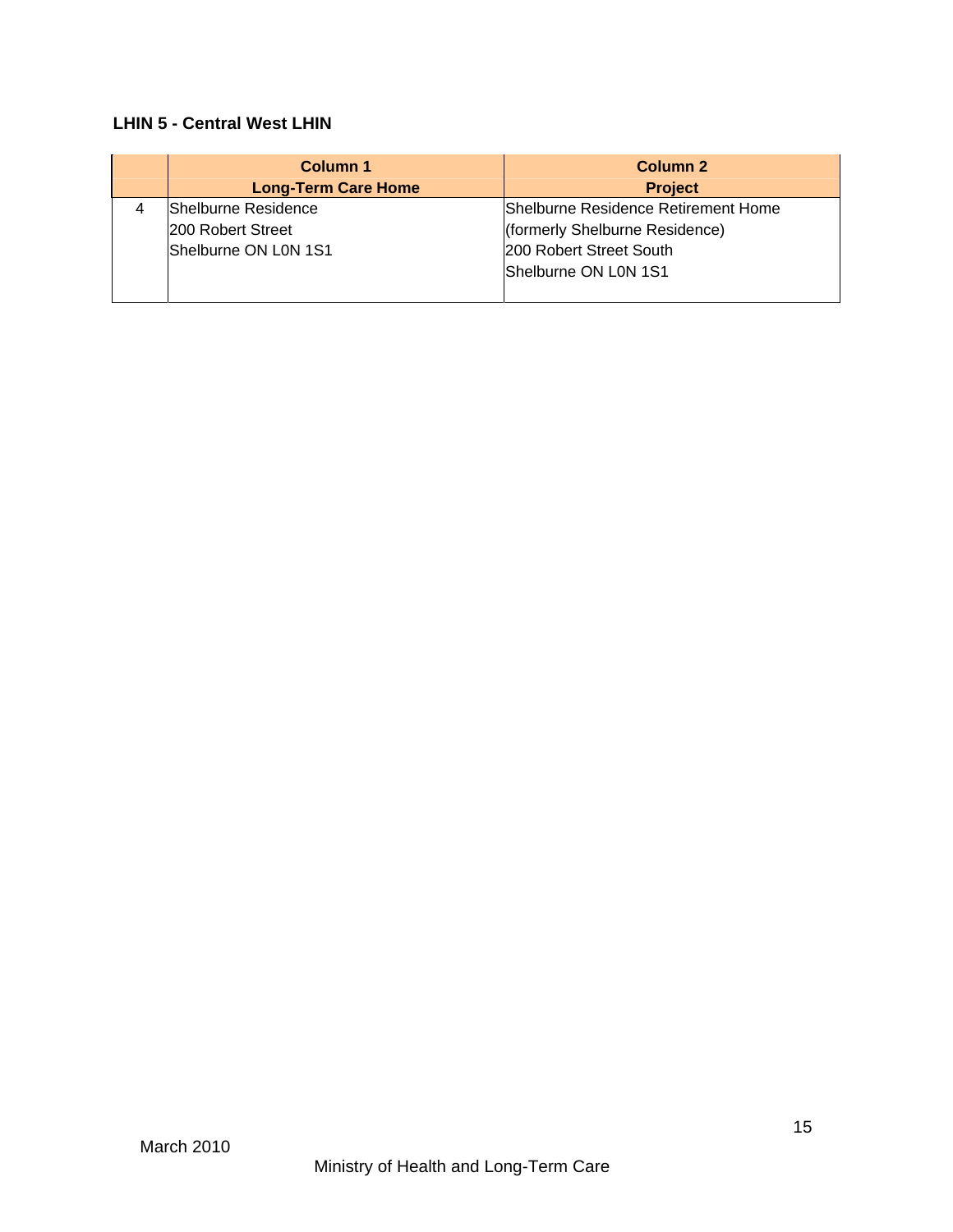## **LHIN 6 - Mississauga Halton LHIN**

|                | <b>Column 1</b>                      | <b>Column 2</b>                             |
|----------------|--------------------------------------|---------------------------------------------|
|                | <b>Long-Term Care Home</b>           | <b>Project</b>                              |
| 1              | Dom Lipa Nursing Home                | Dom Lipa Nursing Home                       |
|                | 52 Neilson Drive                     | 52 Neilson Drive                            |
|                | Etobicoke ON M9C 1V7                 | Etobicoke ON M9C 1V7                        |
|                |                                      |                                             |
| $\overline{2}$ | <b>Erin Mills Lodge Nursing Home</b> | Erin Mills Lodge Retirement Residence       |
|                | 2132 Dundas Street West              | (formerly Erin Mills Lodge)                 |
|                | Mississauga ON L5K 2K7               | 2132 Dundas Street West                     |
|                |                                      | Mississauga ON L5K 2K7                      |
| 3              | <b>Tyndall Nursing Home</b>          | <b>Tyndall Estates</b>                      |
|                | 1060 Eglinton Avenue East            | 1044 Eglinton Avenue East                   |
|                | Mississauga ON L4W 1K3               | Mississauga ON L4W 3A5                      |
| 4              | Wesburn Manor                        | <b>Beach Arms Retirement Residence</b>      |
|                | (formerly Albion Lodge)              | (formerly Beach Arms Lodge)                 |
|                | 400 The West Mall                    | 505 Kingston Road                           |
|                | Etobicoke ON M9C 5S1                 | Toronto ON M4L 1V5                          |
|                |                                      |                                             |
|                |                                      | Cedarbrook Lodge                            |
|                |                                      | 520 Markham Road                            |
|                |                                      | Scarborough ON M1H 3A1                      |
|                |                                      | <b>Greenview Lodge</b>                      |
|                |                                      | 880 Lawrence Avenue East                    |
|                |                                      | Don Mills ON M3C 1P6                        |
|                |                                      |                                             |
|                |                                      | Harold and Grace Baker Centre               |
|                |                                      | 1 Northwestern Avenue                       |
|                |                                      | Toronto ON M6M 2J7                          |
|                |                                      | Livingston Lodge                            |
|                |                                      | 65 Livingston Road                          |
|                |                                      | Scarborough ON M1E 1L1                      |
|                |                                      |                                             |
|                |                                      | Magdalena's Rest Home<br>379 Lake Promenade |
|                |                                      | Etobicoke ON M8M 1C1                        |
|                |                                      |                                             |
|                |                                      | <b>New Horizons Tower</b>                   |
|                |                                      | 1140 Bloor Street West                      |
|                |                                      | Toronto ON H6H 4E6                          |
|                |                                      |                                             |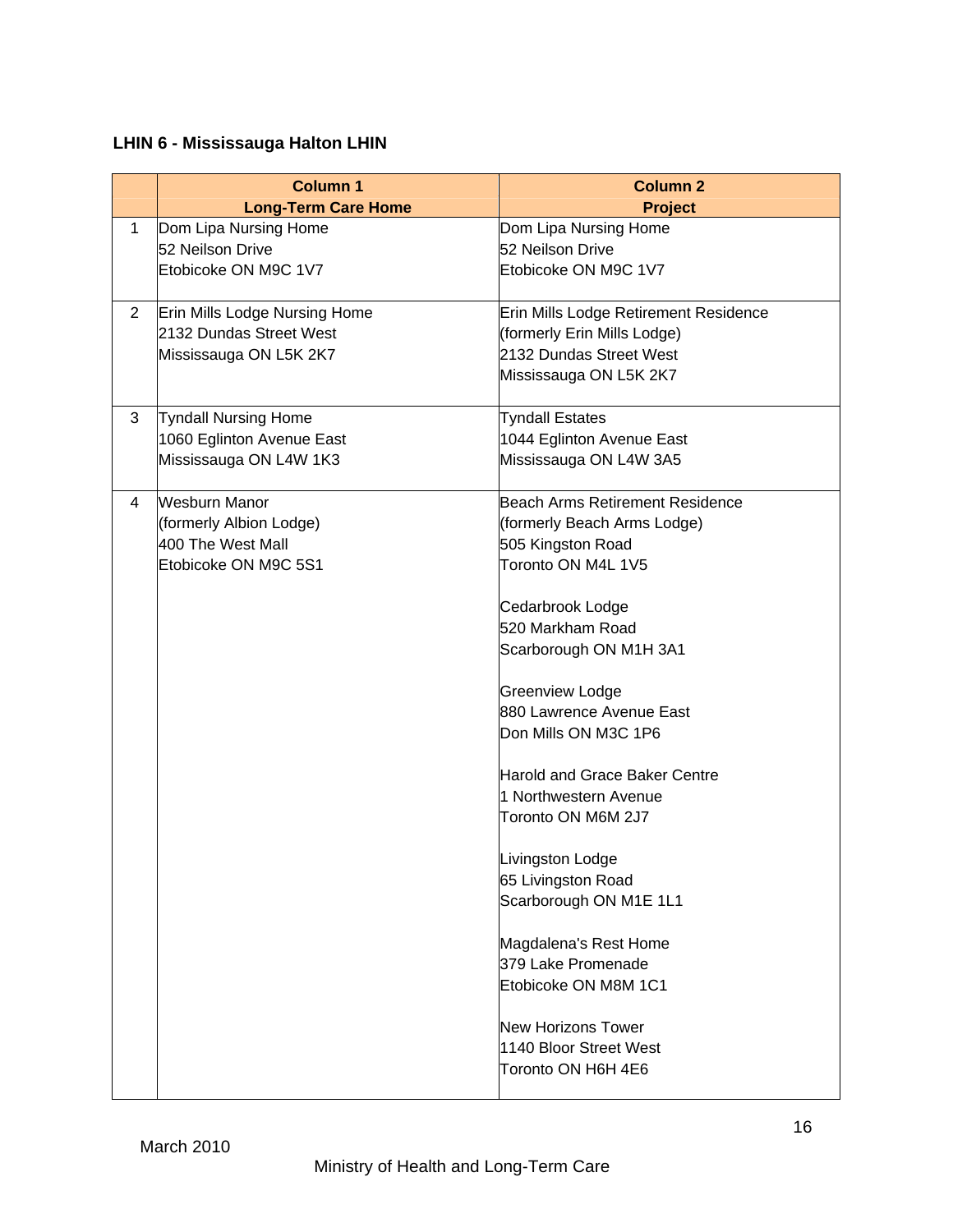## **LHIN 6 - Mississauga Halton LHIN**

| <b>Column 1</b><br><b>Long-Term Care Home</b> | <b>Column 2</b><br><b>Project</b>                              |
|-----------------------------------------------|----------------------------------------------------------------|
|                                               | Willowdale Manor<br>175 Cummer Avenue<br>North York ON M2M 2E9 |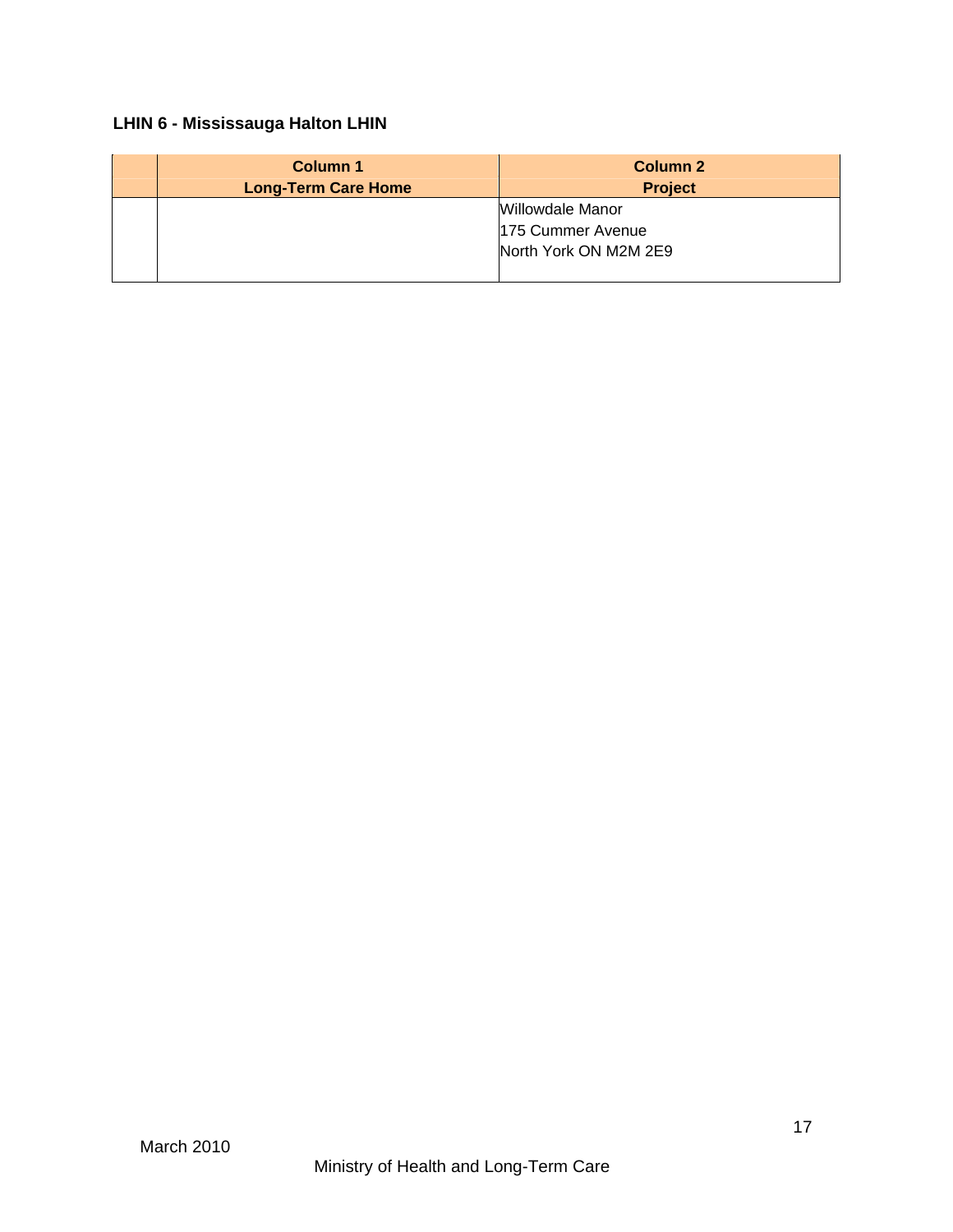|                | <b>Column 1</b>                           | <b>Column 2</b>                        |
|----------------|-------------------------------------------|----------------------------------------|
|                | <b>Long-Term Care Home</b>                | <b>Project</b>                         |
| 1              | Baycrest Center, Jewish Home for the Aged | <b>Terraces of Baycrest</b>            |
|                | (formerly Jewish Home for the Ages)       | (formerly Baycrest Terrace)            |
|                | 3560 Bathurst Street                      | 55 Ameer Avenue                        |
|                | North York ON M6A 2E1                     | North York ON M6A 2Z1                  |
|                |                                           |                                        |
|                |                                           | Elm Ridge Residence                    |
|                |                                           | (formerly Elm Ridge Group Home)        |
|                |                                           | 165 Elm Ridge Drive                    |
|                |                                           | Toronto ON M6B 1B2                     |
|                |                                           |                                        |
| $\overline{2}$ | Castleview Wychwood Towers                | <b>Beach Arms Retirement Residence</b> |
|                | 351 Christie Street                       | (formerly Beach Arms Lodge)            |
|                | Toronto ON M6G 3C3                        | 505 Kingston Road                      |
|                |                                           | Toronto ON M4L 1V5                     |
|                |                                           |                                        |
|                |                                           | Cedarbrook Lodge                       |
|                |                                           | 520 Markham Road                       |
|                |                                           | Scarborough ON M1H 3A1                 |
|                |                                           |                                        |
|                |                                           | Greenview Lodge                        |
|                |                                           | 880 Lawrence Avenue East               |
|                |                                           | Don Mills ON M3C 1P6                   |
|                |                                           |                                        |
|                |                                           | <b>Harold and Grace Baker Centre</b>   |
|                |                                           | 1 Northwestern Avenue                  |
|                |                                           | Toronto ON M6M 2J7                     |
|                |                                           |                                        |
|                |                                           | Livingston Lodge<br>65 Livingston Road |
|                |                                           |                                        |
|                |                                           | Scarborough ON M1E 1L1                 |
|                |                                           | Magdalena's Rest Home                  |
|                |                                           | 379 Lake Promenade                     |
|                |                                           | Etobicoke ON M8M 1C1                   |
|                |                                           |                                        |
|                |                                           | <b>New Horizons Tower</b>              |
|                |                                           | 1140 Bloor Street West                 |
|                |                                           | Toronto ON H6H 4E6                     |
|                |                                           |                                        |
|                |                                           | Willowdale Manor                       |
|                |                                           | 175 Cummer Avenue                      |
|                |                                           | North York ON M2M 2E9                  |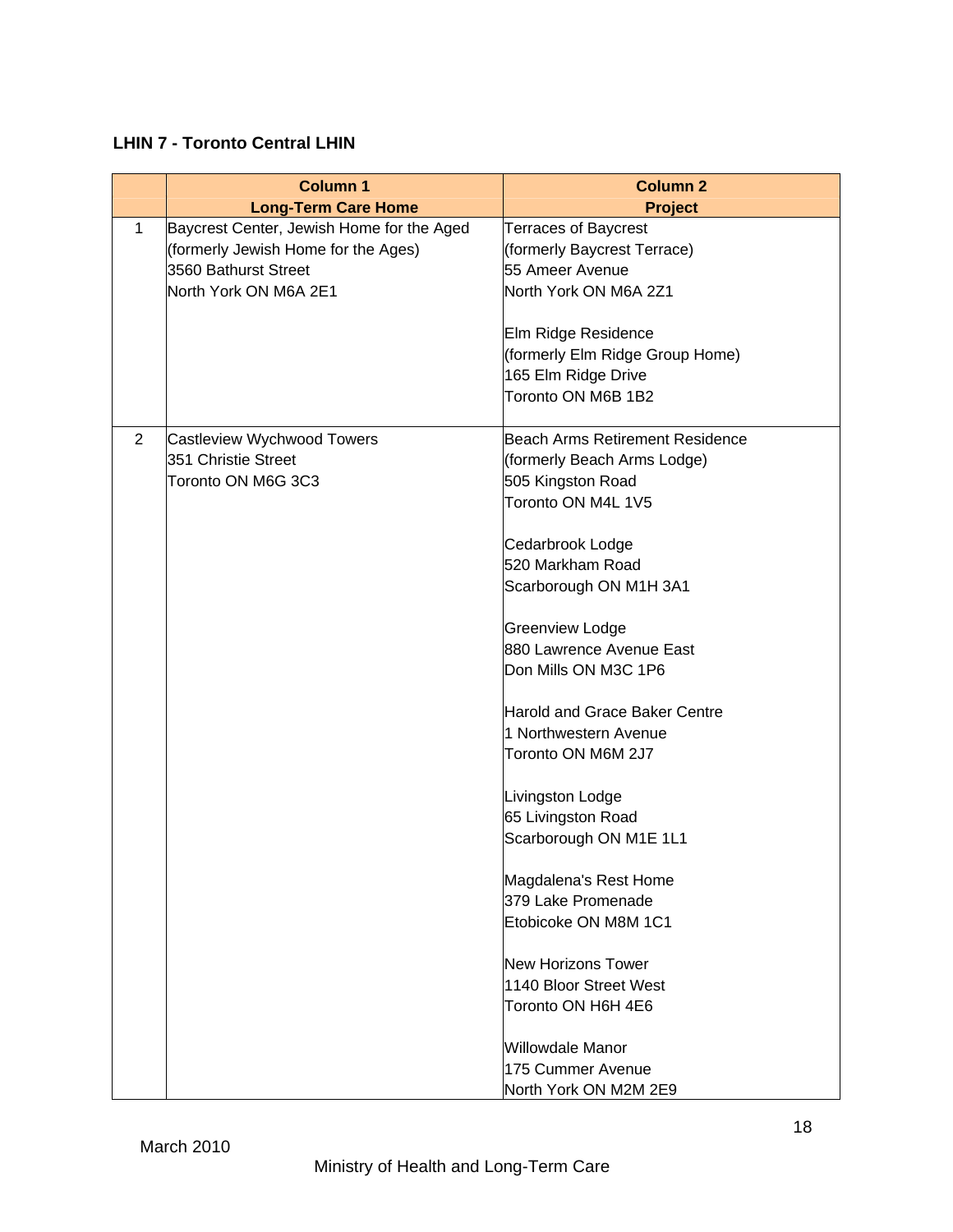|   | <b>Column 1</b><br><b>Long-Term Care Home</b>                      | <b>Column 2</b><br><b>Project</b>                                                                                                   |
|---|--------------------------------------------------------------------|-------------------------------------------------------------------------------------------------------------------------------------|
| 3 | Christie Gardens<br>600 Melita Crescent<br>Toronto ON M6G 3Z4      | <b>Christine Gardens The Residence</b><br>(formerly Christie Gardens Residential Care)<br>600 Melita Crescent<br>Toronto ON M6G 3Z4 |
|   |                                                                    | <b>Christie Gardens The Apartments</b><br>(formerly Christie Gardens Apartments)<br>600 Melita Crescent<br>Toronto ON M6G 3Z4       |
| 4 | Copernicus Lodge<br>66 Roncesvalles Ave.<br>Toronto ON M6R 3A7     | Copernicus Lodge<br>66 Roncesvalles Ave.<br>Toronto ON M6R 3A7                                                                      |
| 5 | <b>Fudger House</b><br>439 Sherbourne Street<br>Toronto ON M4X 1K6 | <b>Beach Arms Retirement Residence</b><br>(formerly Beach Arms Lodge)<br>505 Kingston Road<br>Toronto ON M4L 1V5                    |
|   |                                                                    | Cedarbrook Lodge<br>520 Markham Road<br>Scarborough ON M1H 3A1                                                                      |
|   |                                                                    | Greenview Lodge<br>880 Lawrence Avenue East<br>Don Mills ON M3C 1P6                                                                 |
|   |                                                                    | <b>Harold and Grace Baker Centre</b><br>1 Northwestern Avenue<br>Toronto ON M6M 2J7                                                 |
|   |                                                                    | Livingston Lodge<br>65 Livingston Road<br>Scarborough ON M1E 1L1                                                                    |
|   |                                                                    | Magdalena's Rest Home<br>379 Lake Promenade<br>Etobicoke ON M8M 1C1                                                                 |
|   |                                                                    | <b>New Horizons Tower</b><br>1140 Bloor Street West<br>Toronto ON H6H 4E6                                                           |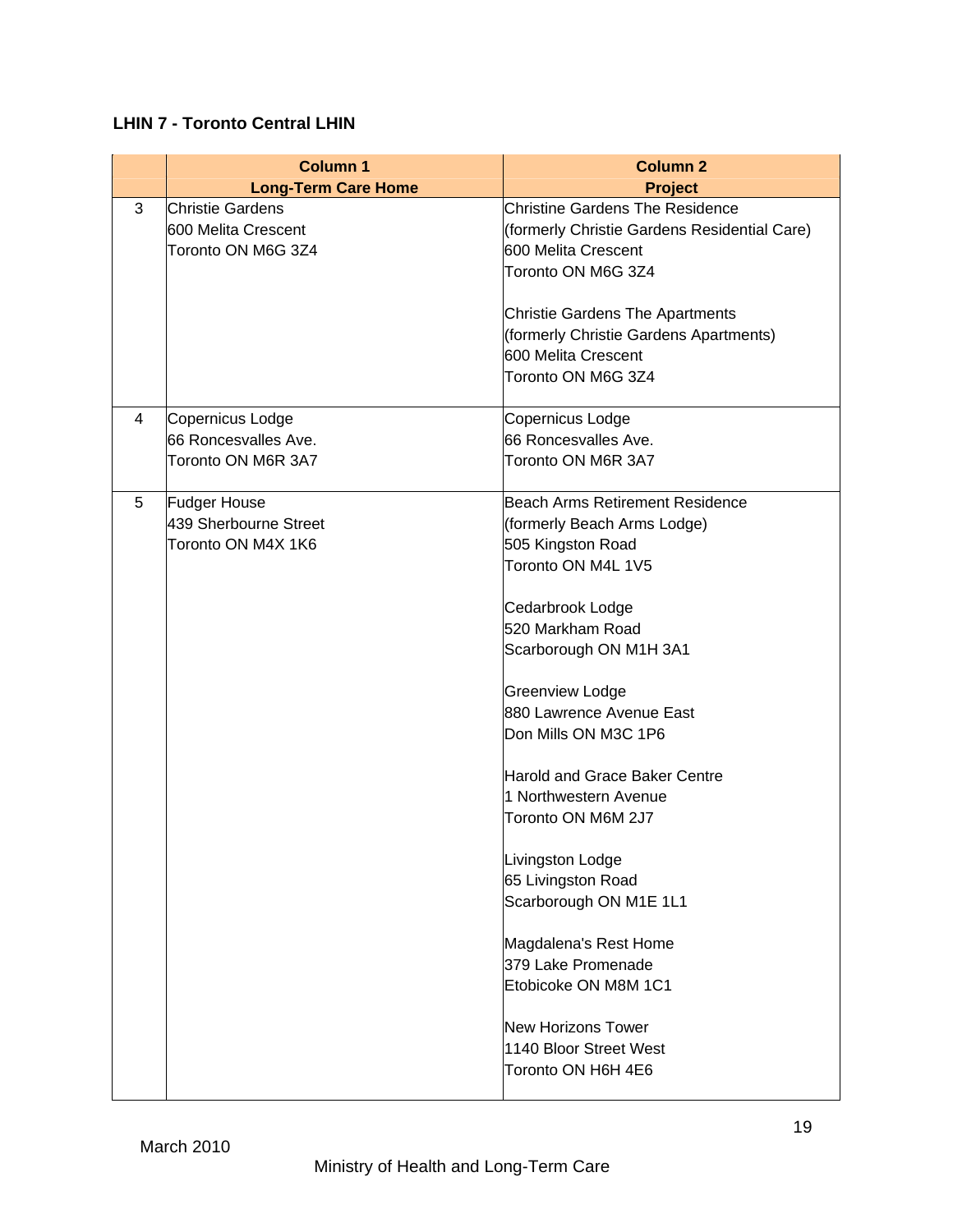|                | <b>Column 1</b><br><b>Long-Term Care Home</b>                                                                             | <b>Column 2</b><br><b>Project</b>                                                                                                                                                                                                                                                                                                                                                                                                                                                                                                                                        |
|----------------|---------------------------------------------------------------------------------------------------------------------------|--------------------------------------------------------------------------------------------------------------------------------------------------------------------------------------------------------------------------------------------------------------------------------------------------------------------------------------------------------------------------------------------------------------------------------------------------------------------------------------------------------------------------------------------------------------------------|
|                |                                                                                                                           | <b>Willowdale Manor</b><br>175 Cummer Avenue<br>North York ON M2M 2E9                                                                                                                                                                                                                                                                                                                                                                                                                                                                                                    |
| 6              | Hellenic Care for Seniors (Toronto) Inc.<br>(formerly Hellenic Care for Seniors)<br>215 Tyrrel Ave.<br>Toronto ON M6G 4A9 | Hellenic Home for the Aged<br>33 Winona Drive<br>Toronto ON M6G 3Z7                                                                                                                                                                                                                                                                                                                                                                                                                                                                                                      |
| $\overline{7}$ | Heritage Nursing Home (The)<br>1195 Queen Street East<br>Toronto ON M4M 1L6                                               | Village Park Retirement Residence<br>(formerly the Village Park)<br>282 St. Clair Avenue West<br>Toronto, ON M4V 1S3                                                                                                                                                                                                                                                                                                                                                                                                                                                     |
| 8              | Lakeshore Lodge<br>3197 Lakeshore Blvd. West<br>Etobicoke ON M8V 3X5                                                      | <b>Beach Arms Retirement Residence</b><br>(formerly Beach Arms Lodge)<br>505 Kingston Road<br>Toronto ON M4L 1V5<br>Cedarbrook Lodge<br>520 Markham Road<br>Scarborough ON M1H 3A1<br>Greenview Lodge<br>880 Lawrence Avenue East<br>Don Mills ON M3C 1P6<br><b>Harold and Grace Baker Centre</b><br>1 Northwestern Avenue<br>Toronto ON M6M 2J7<br>Livingston Lodge<br>65 Livingston Road<br>Scarborough ON M1E 1L1<br>Magdalena's Rest Home<br>379 Lake Promenade<br>Etobicoke ON M8M 1C1<br><b>New Horizons Tower</b><br>1140 Bloor Street West<br>Toronto ON H6H 4E6 |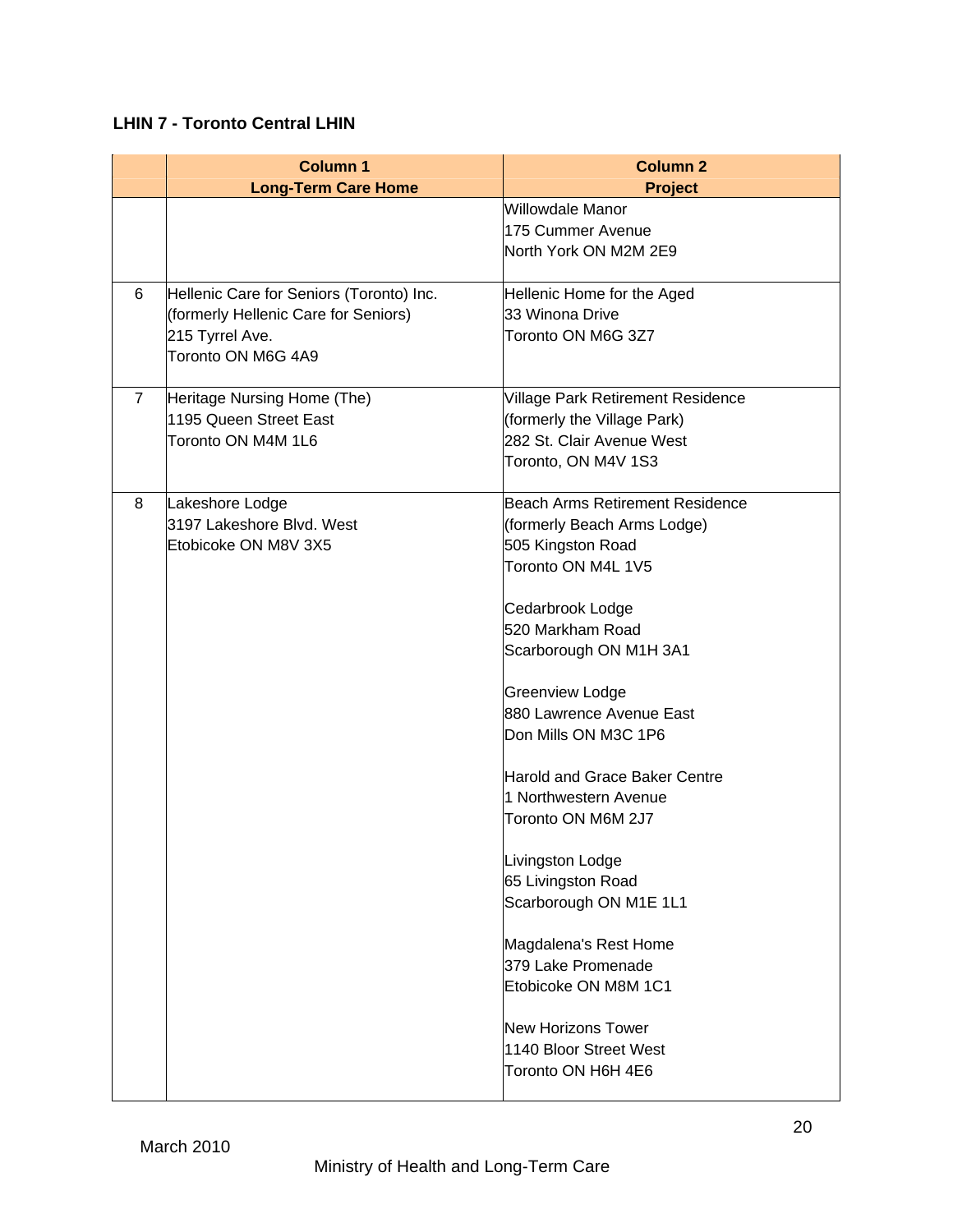|                 | <b>Column 1</b><br><b>Long-Term Care Home</b> | <b>Column 2</b><br><b>Project</b>       |
|-----------------|-----------------------------------------------|-----------------------------------------|
|                 |                                               | <b>Willowdale Manor</b>                 |
|                 |                                               | 175 Cummer Avenue                       |
|                 |                                               | North York ON M2M 2E9                   |
|                 |                                               |                                         |
| 9               | Nisbet Lodge                                  | <b>McClintock Manor</b>                 |
|                 | 740 Pape Avenue,                              | 730 Pape Avenue,                        |
|                 | Toronto ON M4K 3S7                            | Toronto ON M4K 3Z4                      |
| 10              | St. Clair O'Connor Community Nursing Home     | St. Clair O'Connor Community            |
|                 | 2701 St. Clair Avenue East                    | 2701 St. Clair Avenue East              |
|                 | East York ON M4B 3M3                          | Toronto ON M4B 3M3                      |
|                 |                                               |                                         |
| 11              | Suomi-Koti Toronto Nursing Home               | Toronto Finnish-Canadian Seniors Centre |
|                 | 795 Eglinton Avenue East                      | 795 Eglinton Avenue East                |
|                 | Toronto ON M4G 4E4                            | Toronto ON M4G 4E4                      |
| 12 <sup>2</sup> | <b>True Davidson Acres</b>                    | <b>Beach Arms Retirement Residence</b>  |
|                 | 200 Dawes Road                                | (formerly Beach Arms Lodge)             |
|                 | Toronto ON M4C 5M8                            | 505 Kingston Road                       |
|                 |                                               | Toronto ON M4L 1V5                      |
|                 |                                               |                                         |
|                 |                                               | Cedarbrook Lodge                        |
|                 |                                               | 520 Markham Road                        |
|                 |                                               | Scarborough ON M1H 3A1                  |
|                 |                                               | Greenview Lodge                         |
|                 |                                               | 880 Lawrence Avenue East                |
|                 |                                               | Don Mills ON M3C 1P6                    |
|                 |                                               |                                         |
|                 |                                               | <b>Harold and Grace Baker Centre</b>    |
|                 |                                               | 1 Northwestern Avenue                   |
|                 |                                               | Toronto ON M6M 2J7                      |
|                 |                                               | Livingston Lodge                        |
|                 |                                               | 65 Livingston Road                      |
|                 |                                               | Scarborough ON M1E 1L1                  |
|                 |                                               | Magdalena's Rest Home                   |
|                 |                                               | 379 Lake Promenade                      |
|                 |                                               | Etobicoke ON M8M 1C1                    |
|                 |                                               |                                         |
|                 |                                               | <b>New Horizons Tower</b>               |
|                 |                                               | 1140 Bloor Street West                  |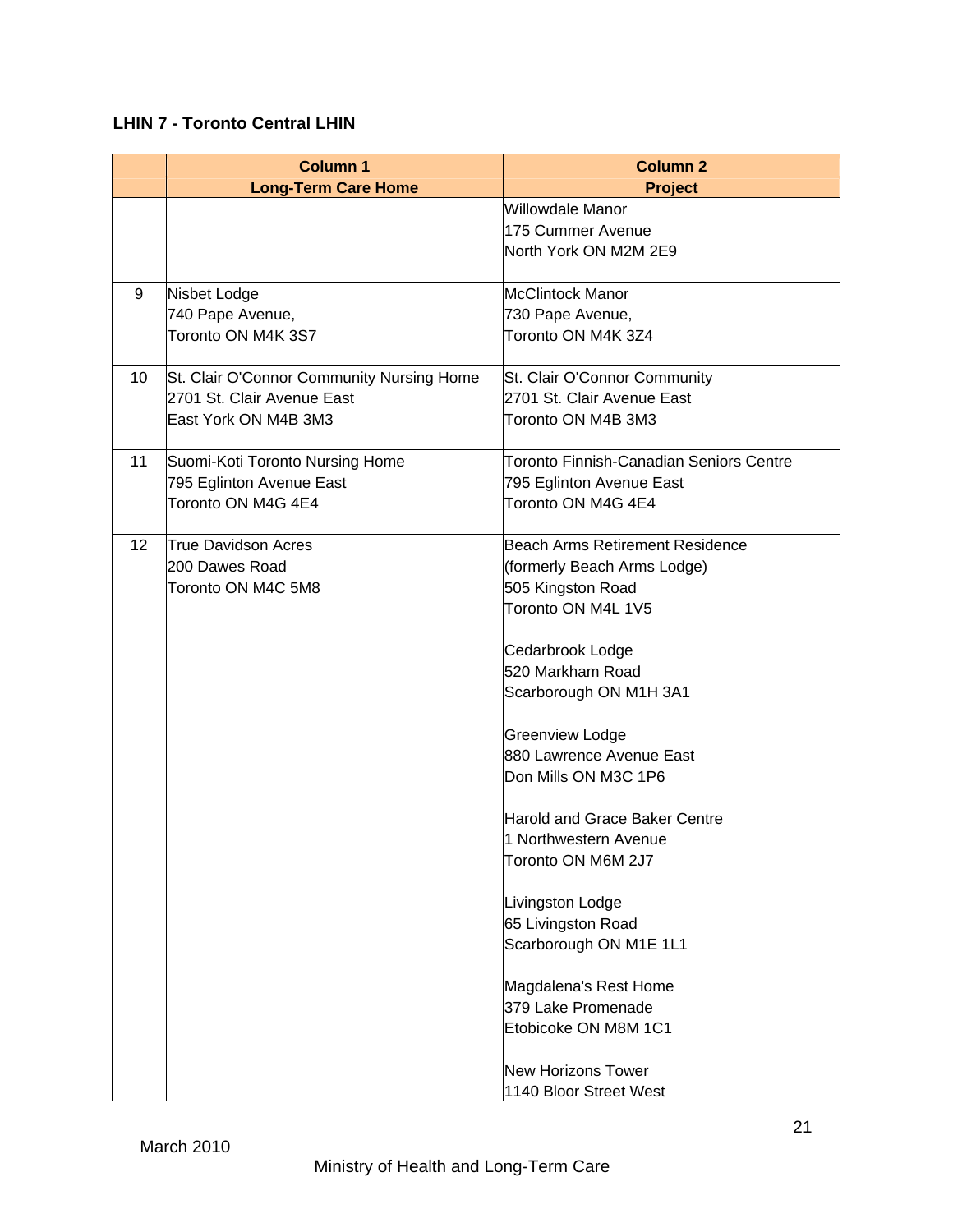| <b>Column 1</b><br><b>Long-Term Care Home</b> | Column 2<br><b>Project</b>                 |
|-----------------------------------------------|--------------------------------------------|
|                                               | Toronto ON H6H 4E6<br>Willowdale Manor     |
|                                               | 175 Cummer Avenue<br>North York ON M2M 2E9 |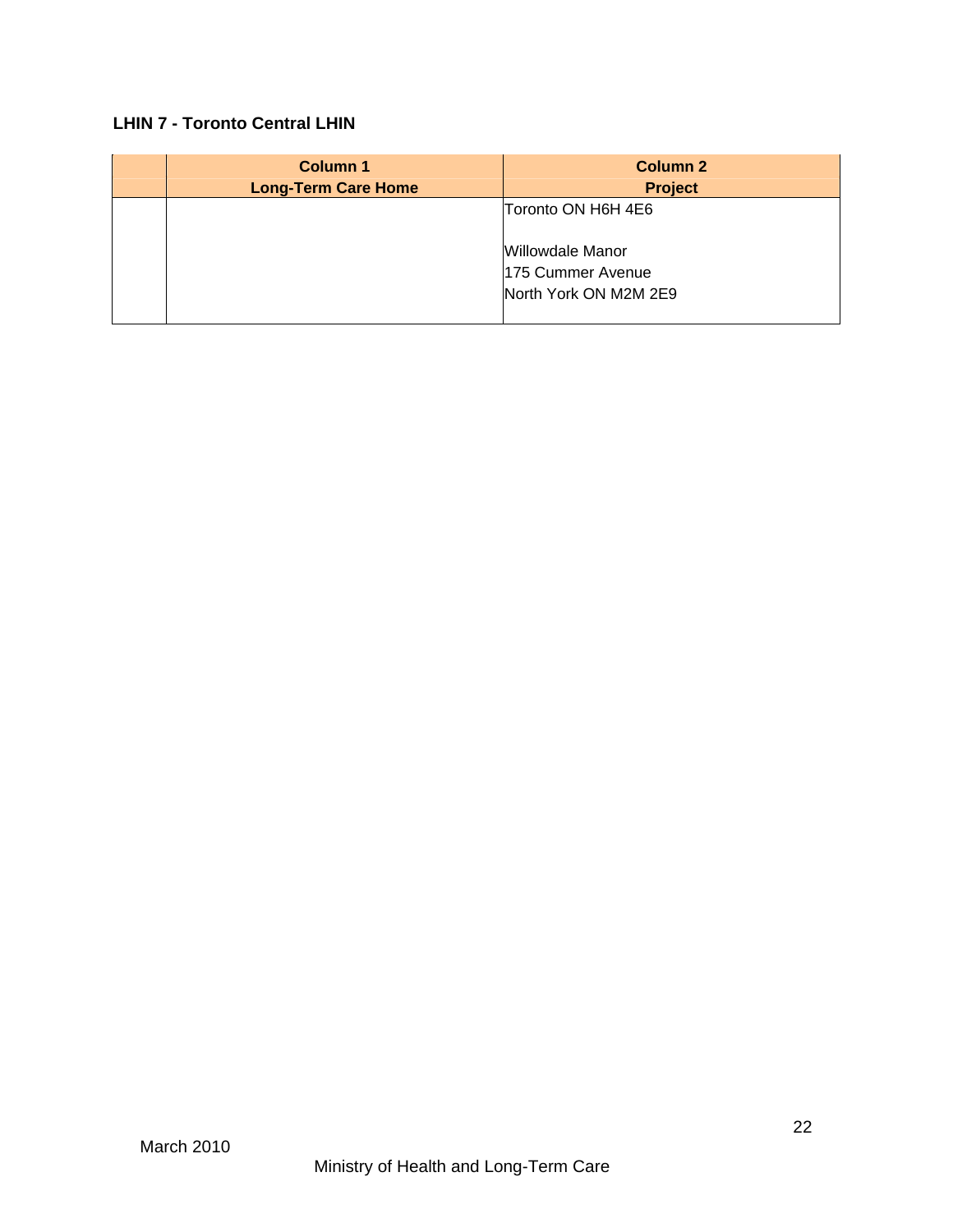#### **LHIN 8 - Central LHIN**

|                | <b>Column 1</b>                      | <b>Column 2</b>                        |
|----------------|--------------------------------------|----------------------------------------|
|                | <b>Long-Term Care Home</b>           | <b>Project</b>                         |
| $\mathbf 1$    | Aurora Resthaven                     | Park Place Manor                       |
|                | (formerly Aurora Resthaven           | 15055 Yonge Street                     |
|                | Extended Care & Convalescent Centre) | Aurora ON L4G 6T4                      |
|                | 32 Mill Street                       |                                        |
|                | Aurora ON L4G 2R9                    |                                        |
| $\overline{2}$ | <b>Bethany Lodge</b>                 | <b>Bethany Manor</b>                   |
|                | 23 Second Street                     | 23 Second Street                       |
|                | Unionville ON L3R 2C2                | Unionville ON L3R 2C2                  |
| 3              | <b>Bloomington Cove</b>              | Specialty Care Bloomington Cove        |
|                | (formerly Green Gables Manor Inc.)   | (formerly Green Gables Manor Inc.)     |
|                | 13621 Ninth Line                     | 13621 Ninth Line                       |
|                | Stouffville ON L4A 7X3               | Stouffville ON L4A 7X3                 |
| 4              | Carefree Lodge                       | <b>Beach Arms Retirement Residence</b> |
|                | 306 Finch Avenue East                | (formerly Beach Arms Lodge)            |
|                | North York ON M2N 4S5                | 505 Kingston Road                      |
|                |                                      | Toronto ON M4L 1V5                     |
|                |                                      | Cedarbrook Lodge                       |
|                |                                      | 520 Markham Road                       |
|                |                                      | Scarborough ON M1H 3A1                 |
|                |                                      | <b>Greenview Lodge</b>                 |
|                |                                      | 880 Lawrence Avenue East               |
|                |                                      | Don Mills ON M3C 1P6                   |
|                |                                      | Harold and Grace Baker Centre          |
|                |                                      | 1 Northwestern Avenue                  |
|                |                                      | Toronto ON M6M 2J7                     |
|                |                                      | Livingston Lodge                       |
|                |                                      | 65 Livingston Road                     |
|                |                                      | Scarborough ON M1E 1L1                 |
|                |                                      | Magdalena's Rest Home                  |
|                |                                      | 379 Lake Promenade                     |
|                |                                      | Etobicoke ON M8M 1C1                   |
|                |                                      | <b>New Horizons Tower</b>              |
|                |                                      | 1140 Bloor Street West                 |
|                |                                      | Toronto ON H6H 4E6                     |
|                |                                      | <b>Willowdale Manor</b>                |
|                |                                      | 175 Cummer Avenue                      |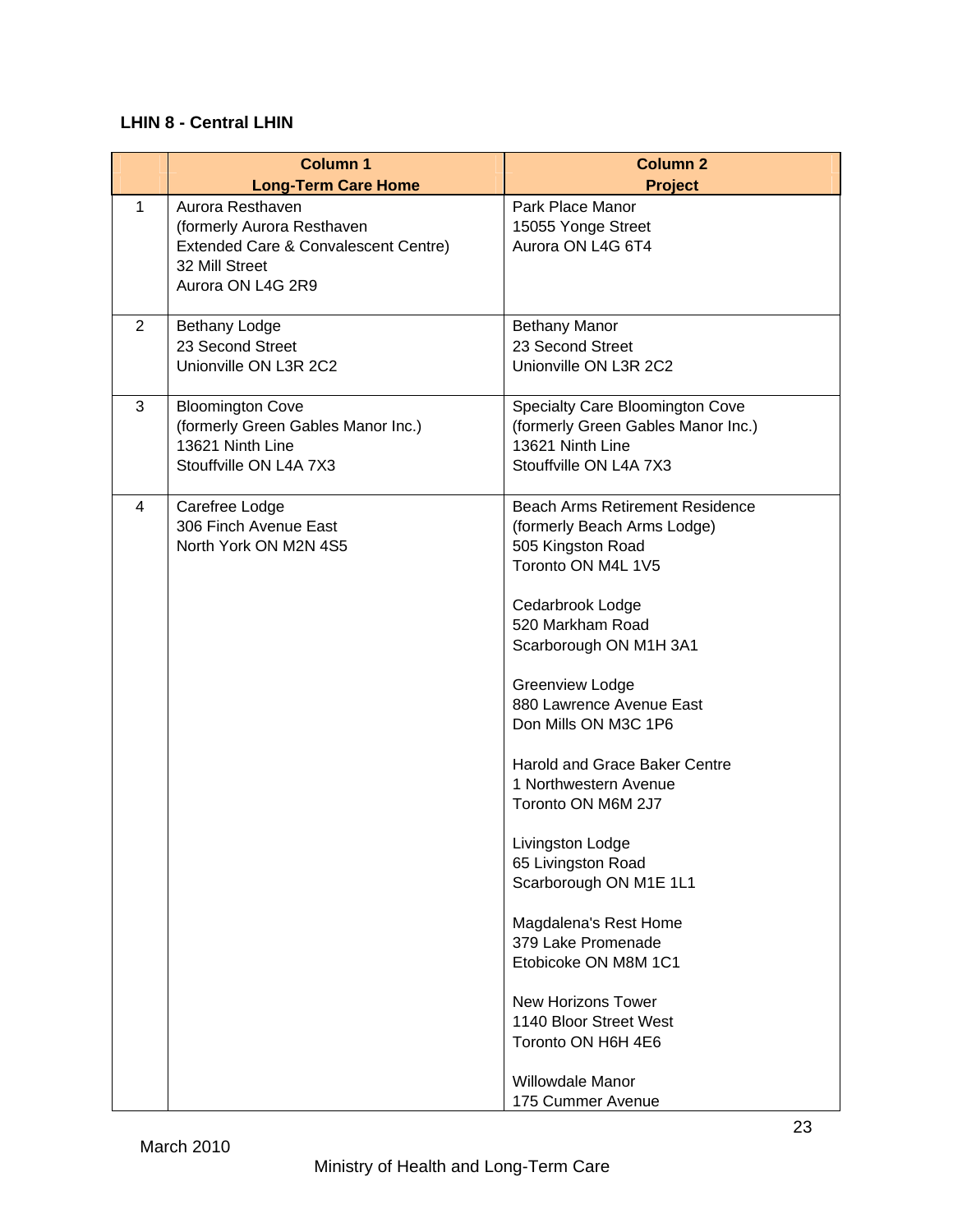#### **LHIN 8 - Central LHIN**

|                | <b>Column 1</b>               | <b>Column 2</b>                        |
|----------------|-------------------------------|----------------------------------------|
|                | <b>Long-Term Care Home</b>    | <b>Project</b>                         |
|                |                               | North York ON M2M 2E9                  |
| 5              | Casa Verde Health Centre      | Casa Verde Health Centre               |
|                | 3595 Keele Street             | 3595 Keele Street                      |
|                | North York ON M3J 1M7         | North York ON M3J 1M7                  |
| 6              | Cedarvale Lodge               | Cedarvale Lodge                        |
|                | 121 Morton Avenue             | 121 Morton Drive                       |
|                | Keswick ON L4P 2M5            | Keswick ON L4P 2M5                     |
| $\overline{7}$ | <b>Cummer Lodge</b>           | <b>Beach Arms Retirement Residence</b> |
|                | 205 Cummer Avenue             | (formerly Beach Arms Lodge)            |
|                | North York ON M2M 2E8         | 505 Kingston Road                      |
|                |                               | Toronto ON M4L 1V5                     |
|                |                               | Cedarbrook Lodge                       |
|                |                               | 520 Markham Road                       |
|                |                               | Scarborough ON M1H 3A1                 |
|                |                               | <b>Greenview Lodge</b>                 |
|                |                               | 880 Lawrence Avenue East               |
|                |                               | Don Mills ON M3C 1P6                   |
|                |                               | Harold and Grace Baker Centre          |
|                |                               | 1 Northwestern Avenue                  |
|                |                               | Toronto ON M6M 2J7                     |
|                |                               | Livingston Lodge                       |
|                |                               | 65 Livingston Road                     |
|                |                               | Scarborough ON M1E 1L1                 |
|                |                               | Magdalena's Rest Home                  |
|                |                               | 379 Lake Promenade                     |
|                |                               | Etobicoke ON M8M 1C1                   |
|                |                               | New Horizons Tower                     |
|                |                               | 1140 Bloor Street West                 |
|                |                               | Toronto ON H6H 4E6                     |
|                |                               | Willowdale Manor                       |
|                |                               | 175 Cummer Avenue                      |
|                |                               | North York ON M2M 2E9                  |
| 8              | Harold and Grace Baker Centre | Harold and Grace Baker Centre          |
|                | 1 Northwestern Avenue         | 1 Northwestern Avenue                  |
|                | Toronto ON M6M 2J7            | Toronto ON M6M 2J7                     |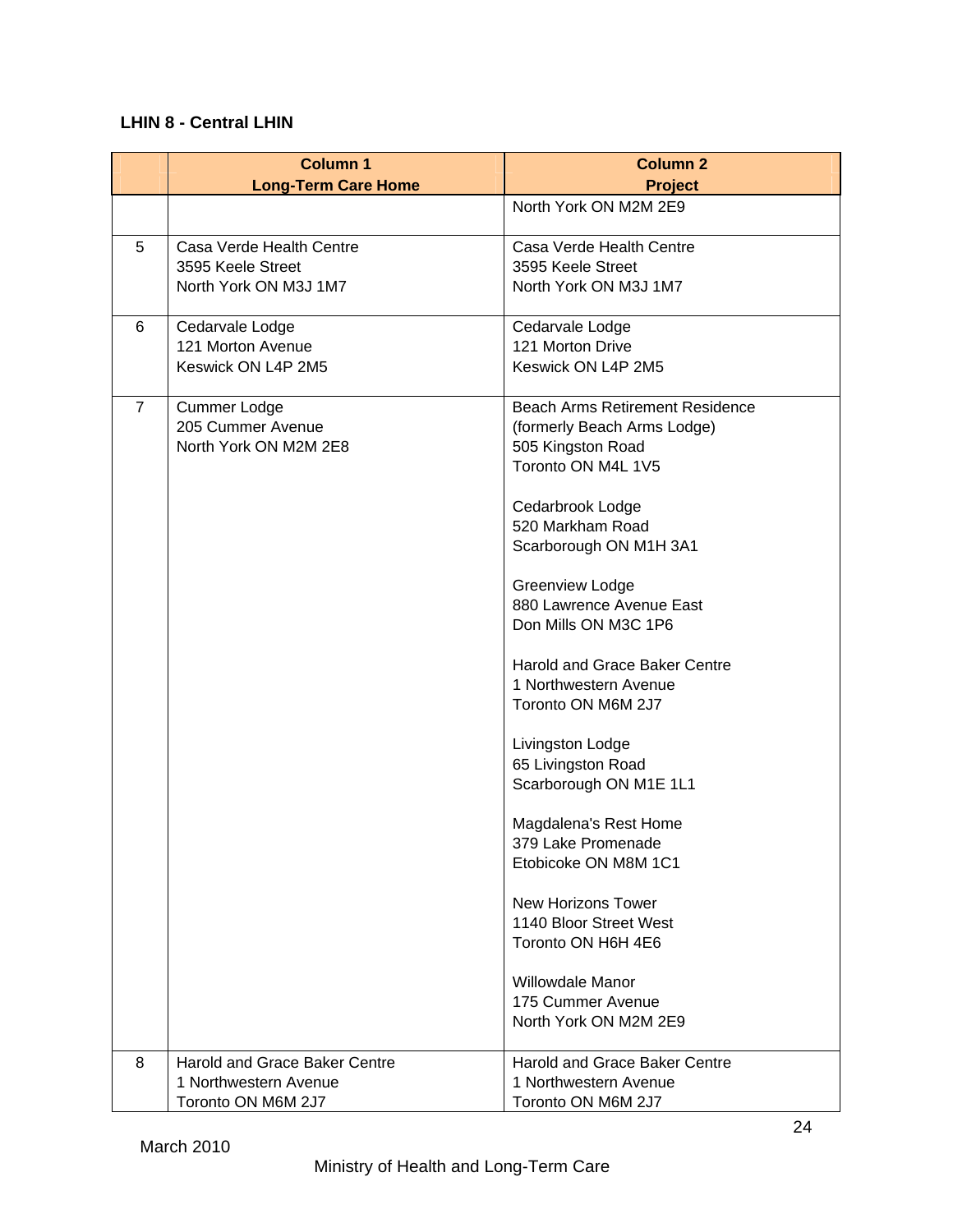#### **LHIN 8 - Central LHIN**

|    | <b>Column 1</b><br><b>Long-Term Care Home</b>                                                                                          | <b>Column 2</b><br><b>Project</b>                                                                                                                                                                                                                                                           |
|----|----------------------------------------------------------------------------------------------------------------------------------------|---------------------------------------------------------------------------------------------------------------------------------------------------------------------------------------------------------------------------------------------------------------------------------------------|
| 9  | Mariann Home<br>9915 Yonge Street<br>Richmond Hill ON L4C 1V1                                                                          | Mariann Home<br>9915 Yonge Street<br>Richmond Hill ON L4C 1V1                                                                                                                                                                                                                               |
| 10 | Parkview Home Long-Term Care<br>(formerly Parkview Home)<br>123 Weldon Road<br>Stouffville ON L4A 0G8                                  | Parkview Village<br>12132 Ninth Line North<br>Stouffville ON L4A 3N6<br>Units 1-4 L4A 8B2<br>Units 5-12 L4A 8B3<br>Units 13-20 L4A 8B4<br>Parkview Village<br>12184 Ninth Line North<br>Stouffville ON L4A 3N6<br><b>Parkview Apartments</b><br>465 Rupert Avenue<br>Stouffville ON L4A 1T4 |
| 11 | Simcoe Manor Home for the Aged<br>(formerly Simcoe Manor)<br>5988 - 8th Line<br>c/o Main Street East P.O. Box 100<br>Beeton ON L0G 1A0 | Simcoe Village<br>5988 8th Line<br>Beeton ON L0G1A0                                                                                                                                                                                                                                         |
| 12 | Union Villa<br>4300 Highway 7<br>Unionville ON L3R 1L8                                                                                 | Heritage Village<br>I-92 Anna Russell Way<br>Unionville ON L3R 3X3<br>Wyndham Gardens Apartments<br>(formerly Wyndham Gardens)<br>100 Anna Russell Way<br>Unionville ON L3R 6C7                                                                                                             |
| 13 | Villa Colombo<br>(formerly Villa Colombo Home for<br>the Aged)<br>40 Playfair Avenue<br>Toronto ON M6B 2P9                             | Caboto Terrace<br>3050 Dufferin Street<br>Toronto ON M6B 4G3<br>Casa Del Zotto<br>3010 Dufferin Street<br>Toronto ON M6B 4J5                                                                                                                                                                |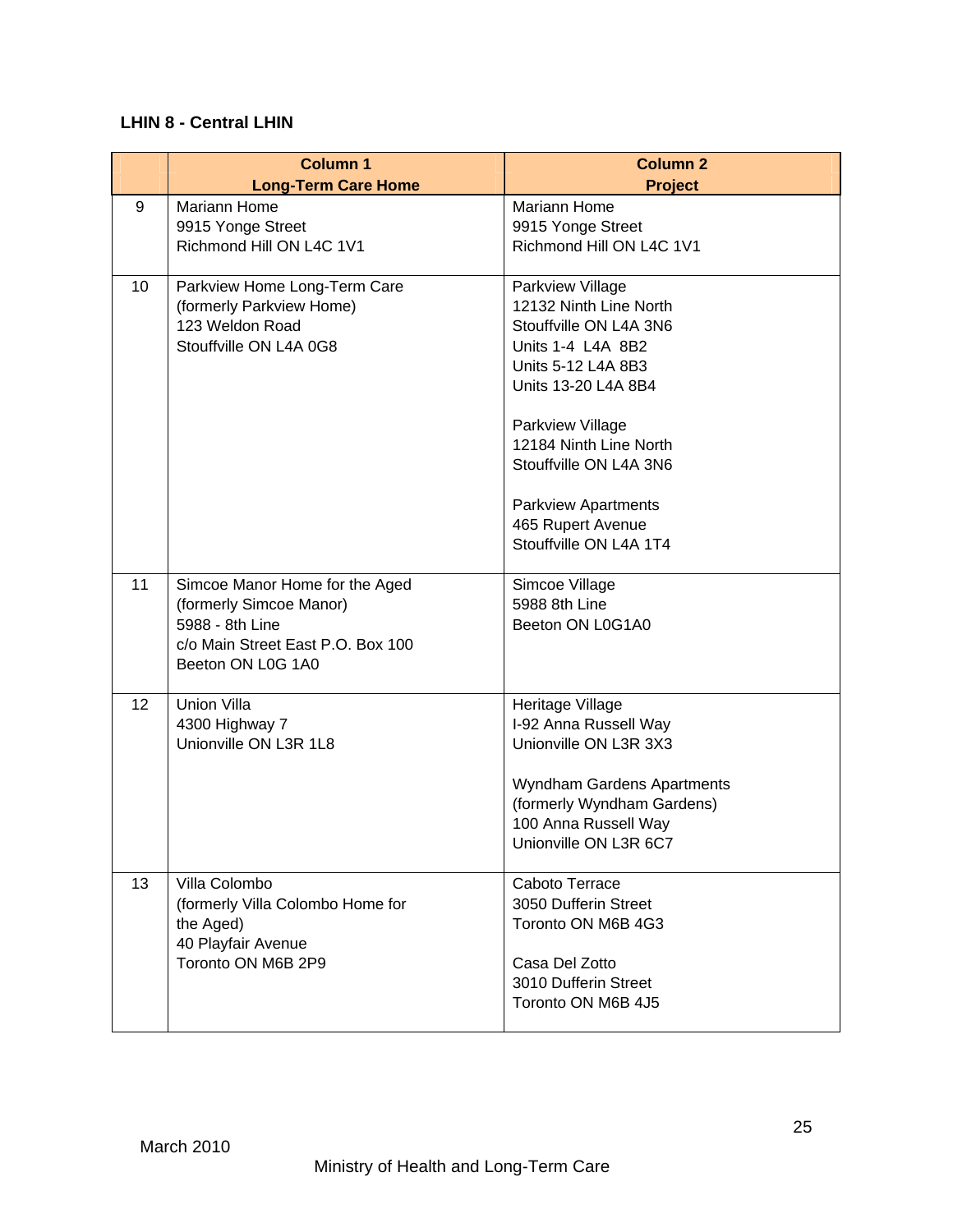|   | <b>Column 1</b>                       | <b>Column 2</b>                 |
|---|---------------------------------------|---------------------------------|
|   | <b>Long-Term Care Home</b>            | <b>Project</b>                  |
| 1 | <b>Ballycliffe Lodge Nursing Home</b> | <b>Ballycliffe Lodge</b>        |
|   | (formerly Ballycliffe Lodge)          | <b>70 Station Street</b>        |
|   | <b>70 Station Street</b>              | Ajax ON L1S 1R9                 |
|   | Ajax ON L1S 1R9                       |                                 |
| 2 | <b>Bendale Acres</b>                  | Beach Arms Retirement Residence |
|   | 2920 Lawrence Avenue East             | (formerly Beach Arms Lodge)     |
|   | Scarborough ON M1P 2T8                | 505 Kingston Road               |
|   |                                       | Toronto ON M4L 1V5              |
|   |                                       | Cedarbrook Lodge                |
|   |                                       | 520 Markham Road                |
|   |                                       | Scarborough ON M1H 3A1          |
|   |                                       | <b>Greenview Lodge</b>          |
|   |                                       | 880 Lawrence Avenue East        |
|   |                                       | Don Mills ON M3C 1P6            |
|   |                                       |                                 |
|   |                                       | Harold and Grace Baker Centre   |
|   |                                       | 1 Northwestern Avenue           |
|   |                                       | Toronto ON M6M 2J7              |
|   |                                       | Livingston Lodge                |
|   |                                       | 65 Livingston Road              |
|   |                                       | Scarborough ON M1E 1L1          |
|   |                                       | Magdalena's Rest Home           |
|   |                                       | 379 Lake Promenade              |
|   |                                       | Etobicoke ON M8M 1C1            |
|   |                                       | New Horizons Tower              |
|   |                                       | 1140 Bloor Street West          |
|   |                                       | Toronto ON H6H 4E6              |
|   |                                       | Willowdale Manor                |
|   |                                       | 175 Cummer Avenue               |
|   |                                       | North York ON M2M 2E9           |
| 3 | <b>Bon Air Residence</b>              | <b>Bon-Air Nursing Home</b>     |
|   | (formerly Bon-Air Nursing Home)       | 131 Laidlaw Street S.           |
|   | 131 Laidlaw Street S.                 | Cannington ON L0E 1E0           |
|   | Cannington ON L0E 1E0                 |                                 |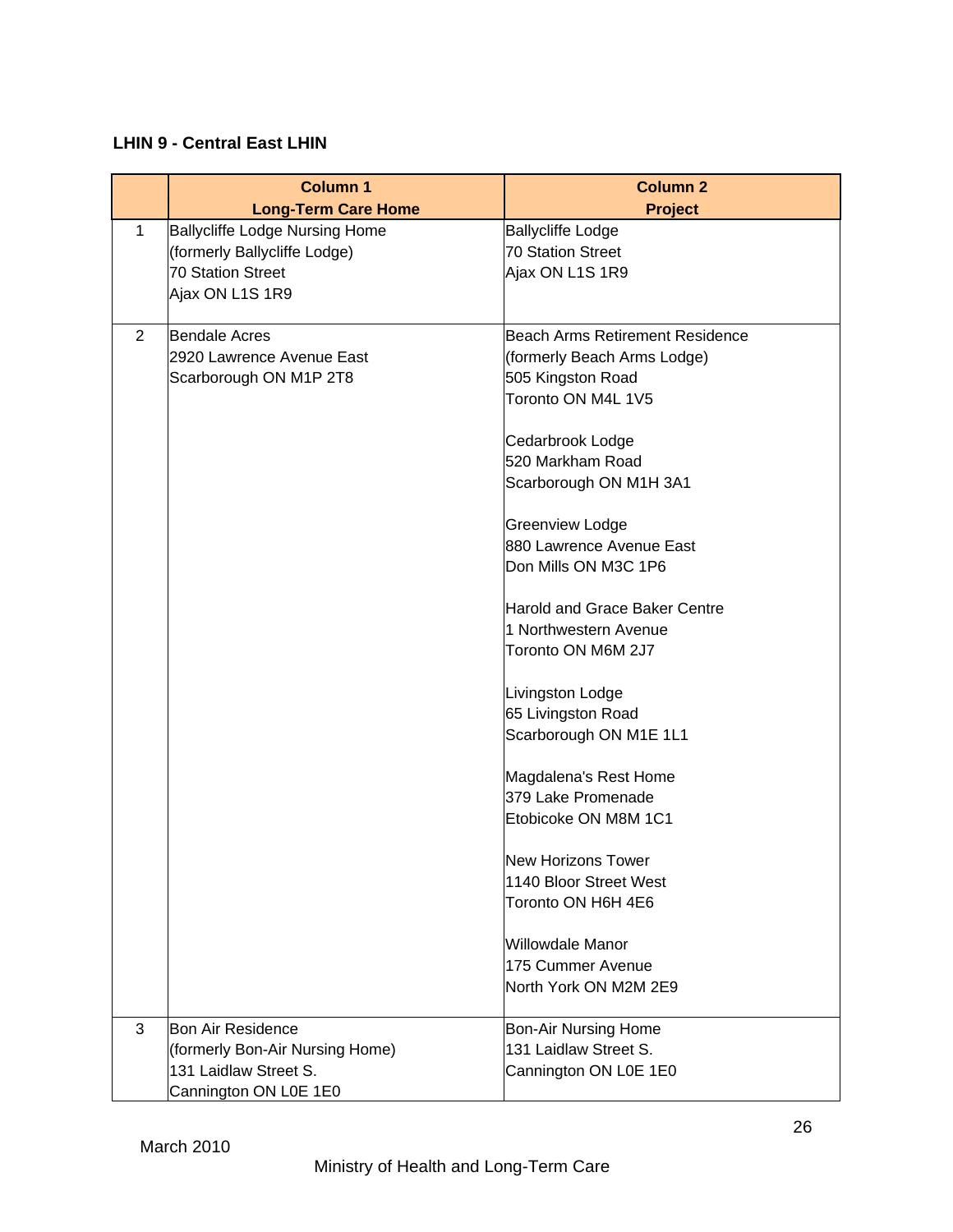|                | <b>Column 1</b><br><b>Long-Term Care Home</b>                                                                                       | <b>Column 2</b><br><b>Project</b>                                                                                                                                                  |
|----------------|-------------------------------------------------------------------------------------------------------------------------------------|------------------------------------------------------------------------------------------------------------------------------------------------------------------------------------|
| 4              | <b>Caressant Care Lindsay Nursing Home</b><br>(formerly Caressant Care Lindsay)<br>240 Mary Street West<br>Lindsay ON K9V 5K5       | Caressant Care Retirement Home<br>240 Mary Street West<br>Lindsay ON K9V 5K5                                                                                                       |
| 5              | Community Nursing Home (Pickering)<br>1955 Valley Farm Road<br>Pickering ON L1V 3R6                                                 | <b>Orchard Villa Retirement Residence</b><br>(formerly Orchard Villa)<br>1955 Valley Farm Road<br>Pickering ON L1V 3R6                                                             |
| 6              | Community Nursing Home (Port Hope)<br>20 Hope Street South<br>Port Hope ON L1A 2M8                                                  | Port Hope Villa<br>20 Hope Street South<br>Port Hope ON L1A 2M8                                                                                                                    |
| $\overline{7}$ | Community Nursing Home (Port Perry)<br>(formerly Community Nursing Home)<br>15491 Simcoe Street<br>Port Perry ON L9L 1N5            | Port Perry Villa Retirement Living<br>(formerly Port Perry Villa)<br>15941 Simcoe Street<br>Port Perry ON L9L 1N5                                                                  |
| 8              | <b>Ehatare Nursing Home</b><br>40 Old Kingston Road<br>Scarborough ON M1E 3J5                                                       | <b>Ehatare Retirement Home</b><br>(formerly Ehatare Home for Senior Citizens)<br>40 Old Kingston Road<br>Scarborough ON M1E 3J5                                                    |
| 9              | Leisureworld Caregiving Centre - Scarborough<br>(formerly Leisureworld Scarborough)<br>130 Midland Avenue<br>Scarborough ON M1N 4B2 | Midland Gardens<br>130 Midland Avenue<br>Scarborough ON M1N 4B2                                                                                                                    |
| 10             | Marnwood Lifecare Centre<br>26 Elgin Street<br>Bowmanville ON L1C 3C8                                                               | Marnwood Lifecare Centre<br>26 Elgin Street<br>Bowmanville ON L1C 3C8                                                                                                              |
| 11             | <b>Seven Oaks</b><br>9 Neilson Road<br>Scarborough ON M1E 5E1                                                                       | <b>Beach Arms Retirement Residence</b><br>(formerly Beach Arms Lodge)<br>505 Kingston Road<br>Toronto ON M4L 1V5<br>Cedarbrook Lodge<br>520 Markham Road<br>Scarborough ON M1H 3A1 |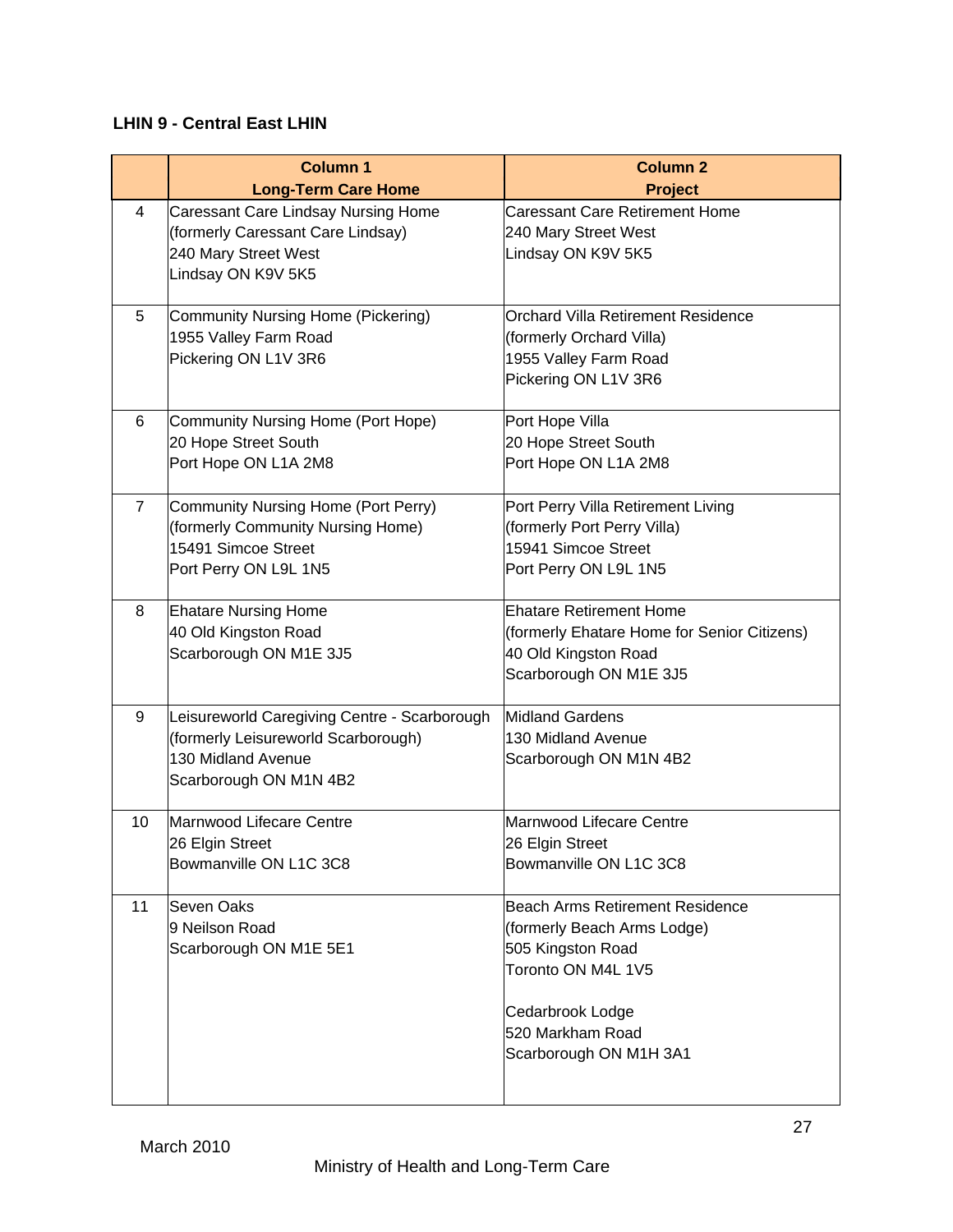|    | <b>Column 1</b>                                                                     | <b>Column 2</b>                                                                                                                                      |
|----|-------------------------------------------------------------------------------------|------------------------------------------------------------------------------------------------------------------------------------------------------|
|    | <b>Long-Term Care Home</b>                                                          | <b>Project</b>                                                                                                                                       |
|    |                                                                                     | Greenview Lodge<br>880 Lawrence Avenue East<br>Don Mills ON M3C 1P6                                                                                  |
|    |                                                                                     | <b>Harold and Grace Baker Centre</b><br>1 Northwestern Avenue<br>Toronto ON M6M 2J7                                                                  |
|    |                                                                                     | Livingston Lodge<br>65 Livingston Road<br>Scarborough ON M1E 1L1                                                                                     |
|    |                                                                                     | Magdalena's Rest Home<br>379 Lake Promenade<br>Etobicoke ON M8M 1C1                                                                                  |
|    |                                                                                     | <b>New Horizons Tower</b><br>1140 Bloor Street West<br>Toronto ON H6H 4E6                                                                            |
|    |                                                                                     | <b>Willowdale Manor</b><br>175 Cummer Avenue<br>North York ON M2M 2E9                                                                                |
| 12 | Shepherd Lodge<br>3760 Sheppard Avenue East<br>Scarborough ON M1T 3K9               | <b>Shepherd Manor Seniors' Apartments</b><br>(formerly Shepherd Manor)<br>125 Bonis Avenue<br>Scarborough ON M1T 3R8                                 |
|    |                                                                                     | <b>Shepherd Terrace Retirement Suites</b><br>(formerly Shepherd Terrace Retirement<br>Residences)<br>3758 Sheppard Avenue East<br>Toronto ON M1I 3K9 |
| 13 | <b>Strathaven Lifecare Centre</b><br>264 King Street East<br>Bowmanville ON L1C 1P9 | <b>Strathaven Retirement Home</b><br>(formerly Strathaven Lifecare Centre)<br>264 King Street East<br>Bowmanville ON L1C 1P9                         |
| 14 | Sunnycrest Nursing Home<br>1635 Dundas Street East<br>Whitby ON L1N 2K9             | Sunnycrest Retirement Villa<br>(formerly Sunnycrest Villa)<br>1635 Dundas Street East                                                                |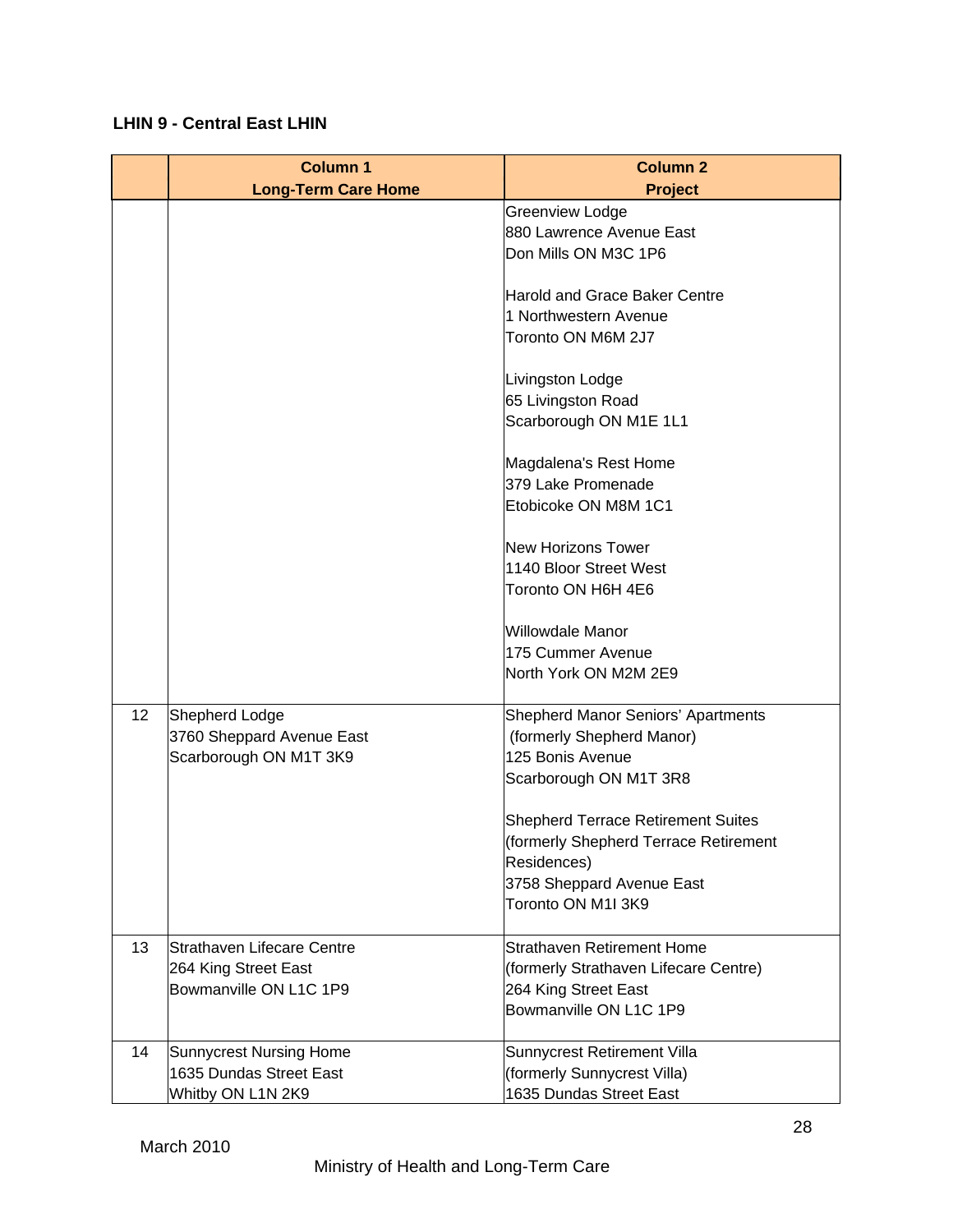|                  | Column 1                               | Column <sub>2</sub>                      |
|------------------|----------------------------------------|------------------------------------------|
|                  | <b>Long-Term Care Home</b>             | <b>Project</b>                           |
|                  |                                        | Whitby ON L1N 2K9                        |
|                  |                                        |                                          |
| 15 <sub>15</sub> | <b>Tendercare Living Centre</b>        | lMcNicoll Manor                          |
|                  | 1020 McNicoll Avenue                   | 1020 McNicoll Avenue                     |
|                  | Scarborough ON M1W 2J6                 | Scarborough ON M1W 2J6                   |
|                  |                                        |                                          |
| 16               | Wexford (The)                          | The Wexford                              |
|                  | 1860 Lawrence Avenue East              | 1860 Lawrence Avenue East                |
|                  | Scarborough ON M1R 5B1                 | Scarborough ON M1R 5B1                   |
|                  |                                        |                                          |
| 17               | Yee Hong Centre - Scarborough McNicoll | Chinese Evergreen Non-Profit Homes Metro |
|                  | (formerly Chinese Community            | (Metro Toronto) Corporation              |
|                  | Nursing Home for Greater Toronto)      | (formerly Chinese Evergreen Non-Profit)  |
|                  | 2311 McNicoll Avenue                   | Homes)                                   |
|                  | Scarborough ON M1V 5L3                 | 2319 McNicoll Avenue                     |
|                  |                                        | Scarborough ON M1V 5L2                   |
|                  |                                        |                                          |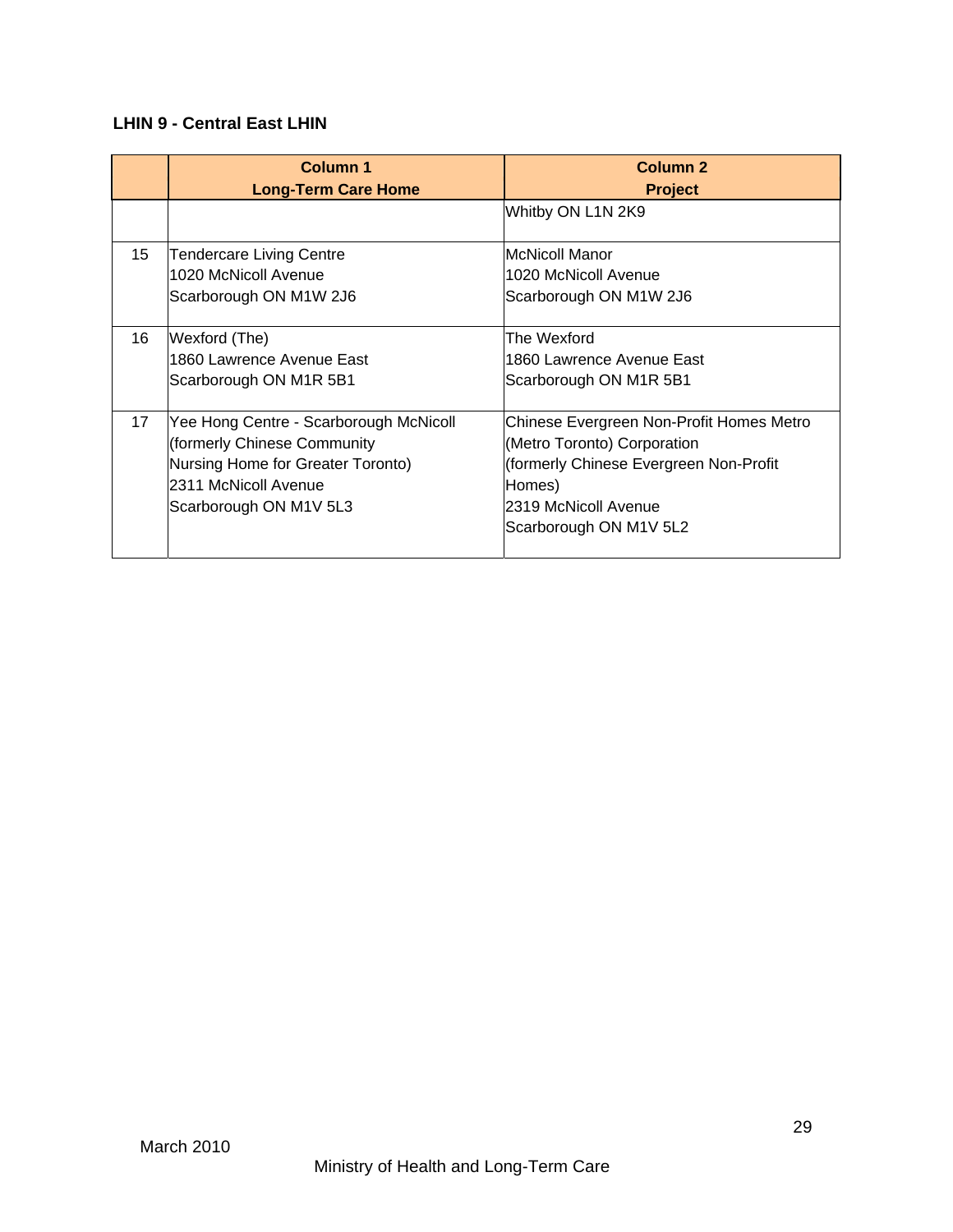#### **LHIN 10 - South East LHIN**

|                | <b>Column 1</b>                                          | <b>Column 2</b>                                        |
|----------------|----------------------------------------------------------|--------------------------------------------------------|
| $\mathbf{1}$   | <b>Long-Term Care Home</b>                               | <b>Project</b>                                         |
|                | <b>Broadview Nursing Centre</b><br>210 Brockville Street | Broadview Nursing Centre Ltd.<br>210 Brockville Street |
|                | Smiths Falls ON K7A 3Z4                                  | Smiths Falls ON K7A 3Z4                                |
|                |                                                          |                                                        |
| $\overline{2}$ | Caressant Care Marmora                                   | <b>Caressant Care Retirement Home</b>                  |
|                | 58 Bursthall Street P.O. Box 429                         | 58 Bursthall Street P.O. Box 429                       |
|                | Marmora ON K0K 2M0                                       | Marmora ON K0K 2M0                                     |
| 3              | Carveth Care Centre                                      | Carveth Nursing Home Ltd.                              |
|                | 375 James Street                                         | 375 James Street                                       |
|                | Gananoque ON K7G 2Z1                                     | Gananoque ON K7G 2Z1                                   |
| 4              | Crown Ridge Place                                        | Crown Ridge Retirement Residence                       |
|                | 106 Crown Street                                         | 106 Crown Street                                       |
|                | Trenton ON K8V 6R3                                       | Trenton ON K8V 6R3                                     |
| 5              | Fairmount Home for the Aged                              | <b>Country Pines Apartments</b>                        |
|                | 2069 Battersea Rd. R.R. #1                               | 2075 Battersea Road                                    |
|                | Glenburnie ON K0H 1S0                                    | Glenburnie ON K0H 1S0                                  |
| 6              | Helen Henderson Nursing Home                             | Helen Henderson Care Centre Lodge                      |
|                | (formerly Helen Henderson Care                           | (formerly Helen Henderson Lodge)                       |
|                | Centre)                                                  | 343 Amherst Drive                                      |
|                | 343 Amherst Drive                                        | Amherstview ON K7N 1X3                                 |
|                | Amherstview ON K7N 1X3                                   |                                                        |
| $\overline{7}$ | <b>Trillium Centre</b>                                   | <b>Trillium Ridge Retirement Community</b>             |
|                | (formerly Trillium Ridge)                                | (formerly Trillium Ridge Lodge)                        |
|                | 800 Edgar Street                                         | 800 Edgar Street                                       |
|                | Kingston ON K7M 8S4                                      | Kingston ON K7M 8S4                                    |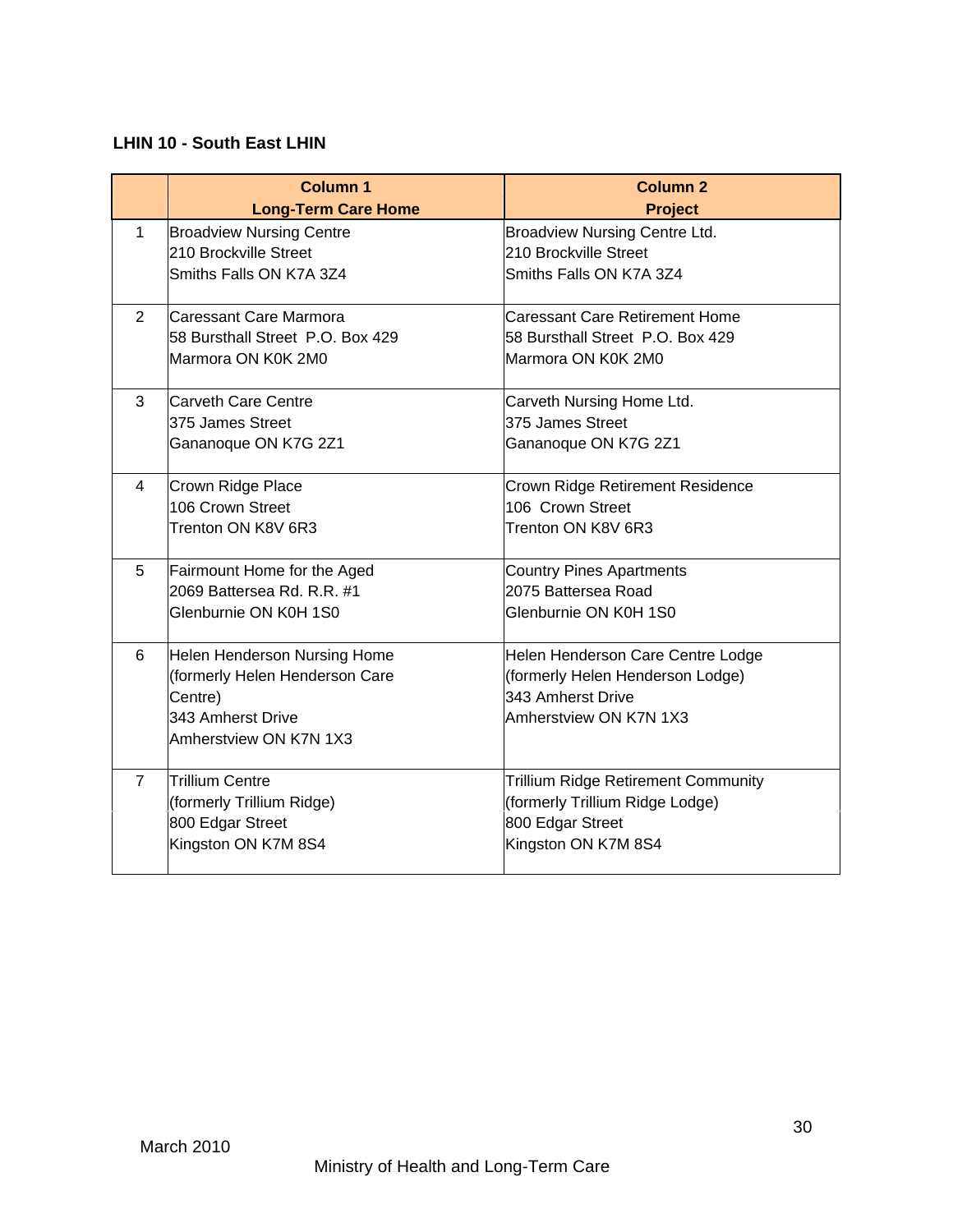## **LHIN 11 - Champlain LHIN**

|                | <b>Column 1</b>                                                                                                       | <b>Column 2</b>                                                                                                                                                      |
|----------------|-----------------------------------------------------------------------------------------------------------------------|----------------------------------------------------------------------------------------------------------------------------------------------------------------------|
|                | <b>Long-Term Care Home</b>                                                                                            | <b>Project</b>                                                                                                                                                       |
| 1              | Community Nursing Home (Alexandria)<br>(formerly Community Nursing Home)<br>92 Centre Street<br>Alexandria ON K0C 1A0 | The Palace Residence<br>69 St. Paul Street<br>P.O. Box 300<br>Alexandria ON K0C 1A0                                                                                  |
|                |                                                                                                                       | Villa Fatima<br>83 St. Paul Street<br>P.O. Box 300<br>Alexandria ON K0C 1A0                                                                                          |
| $\overline{2}$ | Marianhill<br>600 Cecelia Street<br>Pembroke ON K8A 7Z3                                                               | St. Mary's Home<br>St. Mary's Lane<br>Deep River ON K0J 1P0<br>DR. L.U. McCluskey Centre<br>(formerly McCluskey Centre)<br>600 Cecelia Street<br>Pembroke ON K8A 7Z3 |
| 3              | <b>Maxville Manor</b><br>80 Mechanic Street West<br>Maxville ON K0C 1T0                                               | Glen Garden Village Life-Lease<br>(formerly Glen Garden Village)<br>80 Mechanic Street West<br>Maxville ON K0C 1T0                                                   |
| 4              | North Renfrew Long-Term Care Centre<br>47 Ridge Road, P.O. Box 1988<br>Deep River ON K0J 1P0                          | North Renfrew Long-Term Care Centre<br>Services Inc.<br>(formerly North Renfrew Long-Term Care<br>Centre)<br>47 Ridge Road, P.O. Box 1988<br>Deep River ON K0J 1P0   |
| 5              | Sandfield Place<br>(formerly Sandfield Place Nursing Home)<br>220 Emma Street<br>Cornwall ON K6J 5V8                  | Sandfield Place Retirement Home<br>220 Emma Street<br>Cornwall ON K6J 5V8                                                                                            |
| 6              | St. Jacques Nursing Home<br>915 Notre Dame Street, P.O. Box 870<br>Embrun ON K0A 1W0                                  | Manoir St. Jacques<br>915 Notre Dame Street, P.O. Box 870<br>Embrun ON K0A 1W0                                                                                       |
| $\overline{7}$ | St. Joseph's Villa (Cornwall)<br>(formerly St. Joseph's Villa)                                                        | Marie-De-La-Ferre<br>211 Water Street West                                                                                                                           |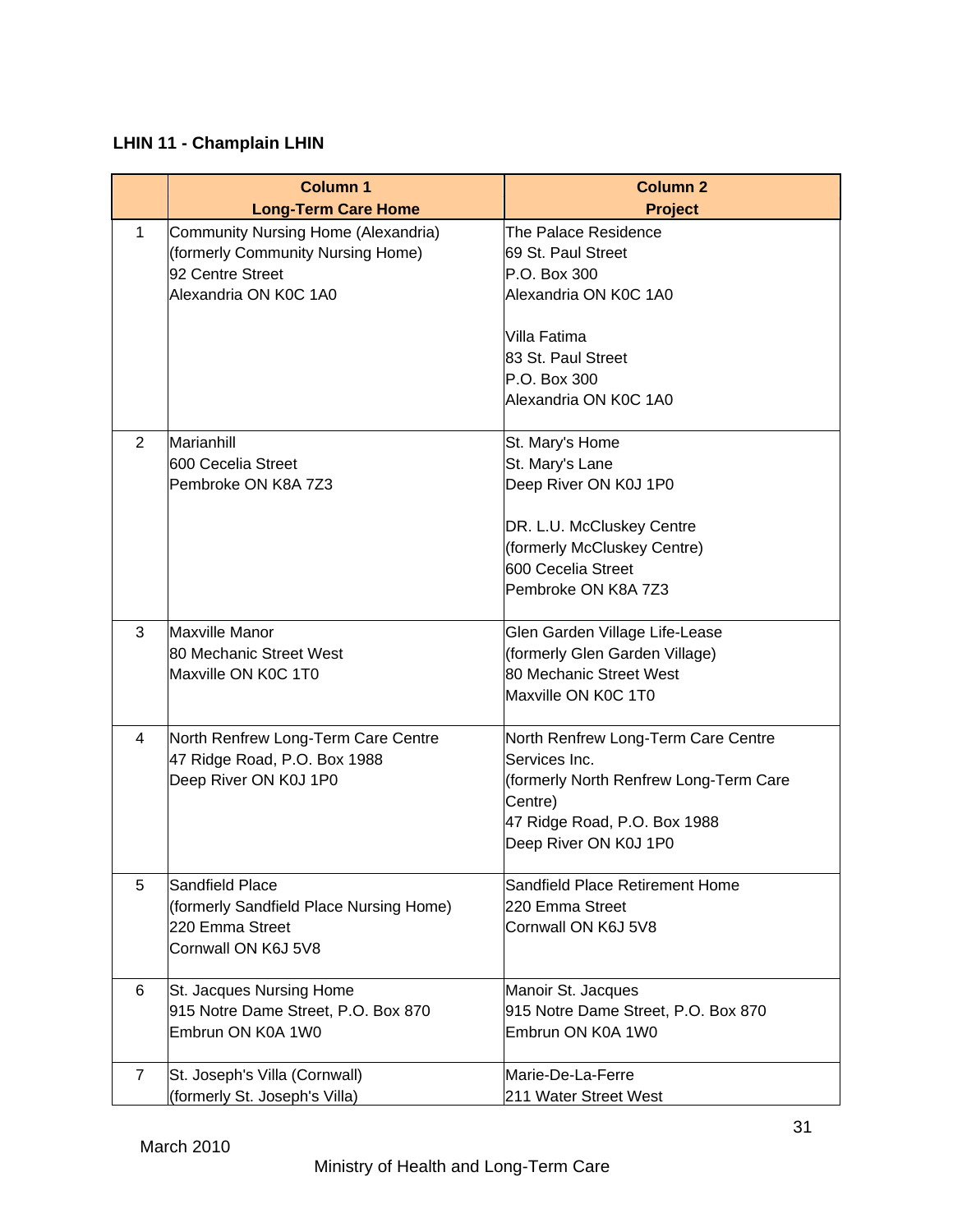## **LHIN 11 - Champlain LHIN**

| Column 1<br><b>Long-Term Care Home</b> | <b>Column 2</b><br><b>Project</b> |
|----------------------------------------|-----------------------------------|
| 14 York Street                         | Cornwall ON K6J 1A3               |
| Cornwall ON K6J 5T2                    |                                   |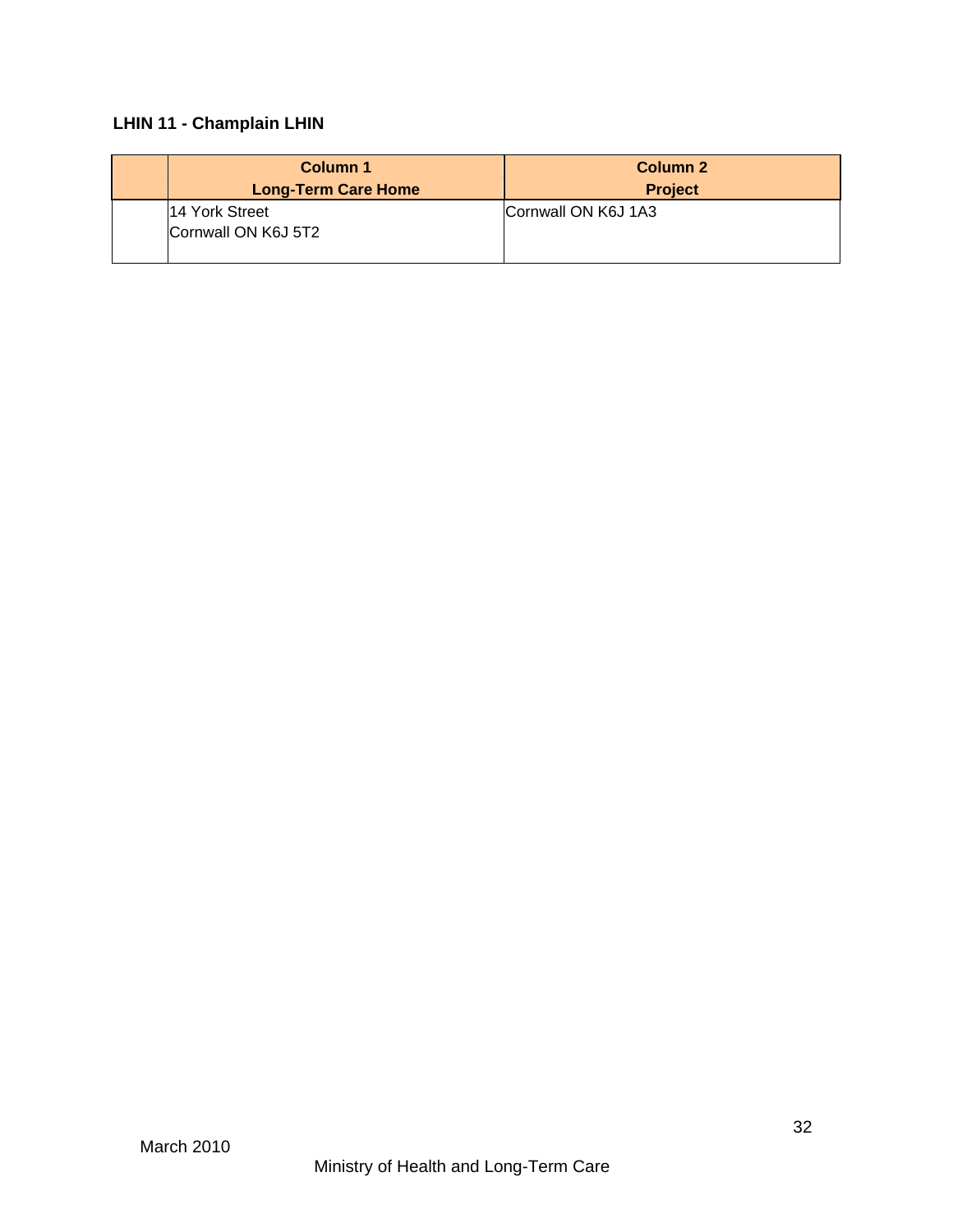## **LHIN 12 - North Simcoe Muskoka LHIN**

|   | <b>Column 1</b><br><b>Long-Term Care Home</b>                                     | Column 2<br><b>Project</b>                                                                                                       |
|---|-----------------------------------------------------------------------------------|----------------------------------------------------------------------------------------------------------------------------------|
| 1 | Bay Haven Nursing Home<br>499 Hume Street<br>Collingwood ON L9Y 4H8               | Bay Haven Retirement Home<br>499 Hume Street<br>Collingwood ONL9Y 4H8                                                            |
| 2 | <b>IOOF Home</b><br>(formerly IOOF CHFA)<br>10 Brooks Street<br>Barrie ON L4N 5L3 | <b>IOOF Manor Apartments</b><br>10 Brooks Street<br>Barrie ON L4N 5L3<br>Heritage Place<br>20 Brooks Street<br>Barrie ON L4N 7X2 |
| 3 | Spencer House Inc.<br>835 West Ridge Blvd.<br>Orillia ON L3V 8B3                  | <b>Spencer House</b><br>36 Spencer Avenue<br>Toronto ON M6K 2J6                                                                  |
| 4 | Villa Care Centre (The)<br>689 Yonge Street<br>Midland ON L4R 2E1                 | Villa Retirement Lodge (The)<br>689 Yonge Street<br>Midland ON L4R 2E1                                                           |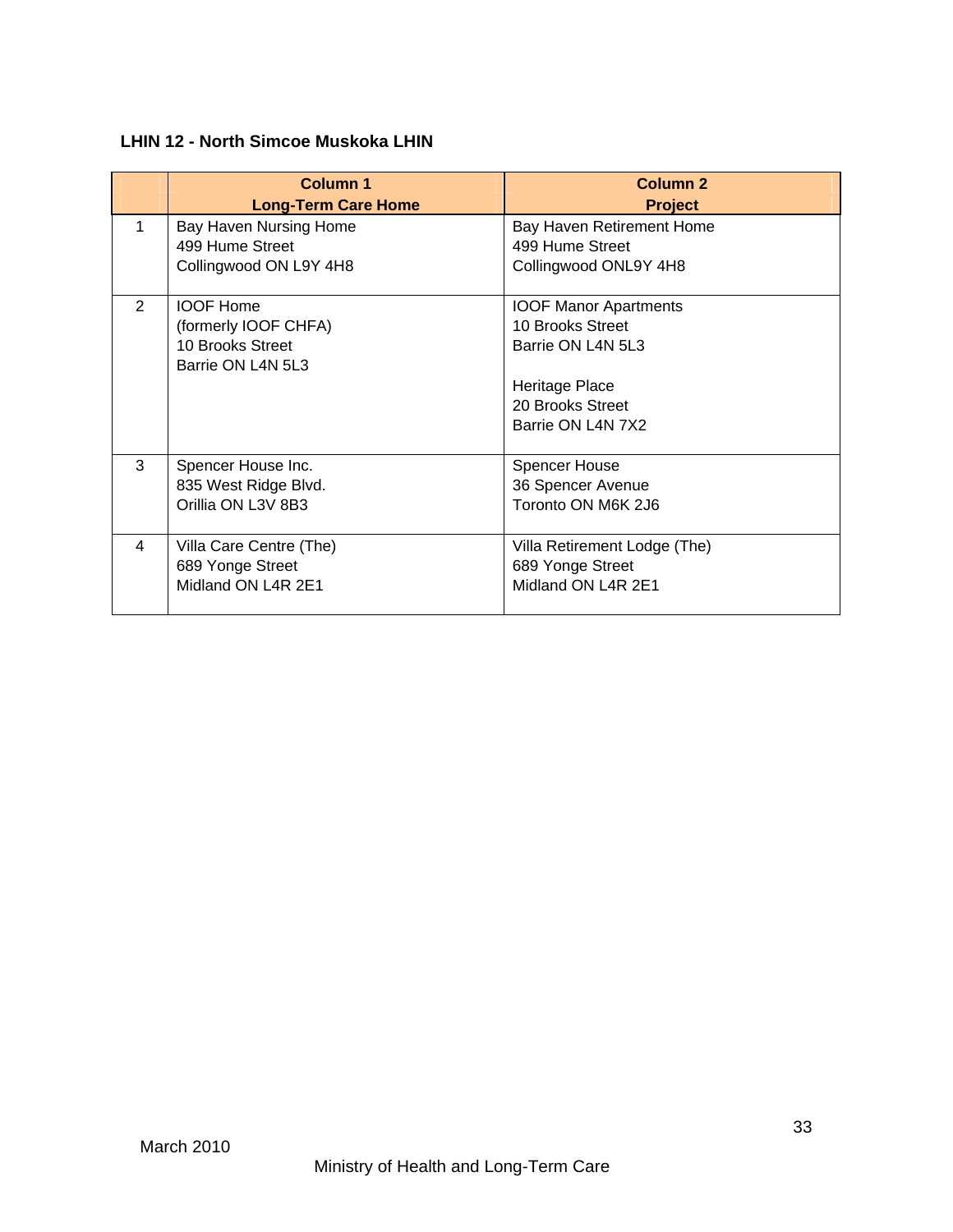#### **LHIN 13 - North East LHIN**

|              | <b>Column 1</b>                                                                                                                                                             | <b>Column 2</b>                                                                                           |
|--------------|-----------------------------------------------------------------------------------------------------------------------------------------------------------------------------|-----------------------------------------------------------------------------------------------------------|
|              | <b>Long-Term Care Home</b>                                                                                                                                                  | <b>Project</b>                                                                                            |
| $\mathbf{1}$ | lAu Chateau<br>(formerly Au Chateau Home for the<br>Aged of West Nipissing)<br>100 Michaud Street                                                                           | Domaine Leclair<br>711 Coursol Road<br>Sturgeon Falls ON P2B 2Z1                                          |
|              | Sturgeon Falls ON P2B 2Z4                                                                                                                                                   | Villa des Pignons<br>709 Coursol Road<br>Sturgeon Falls ON P2B 2Y9                                        |
|              |                                                                                                                                                                             | Villa du Loisir<br>106 Michaud Street<br>Sturgeon Falls ON P0H 2G0                                        |
| 2            | Cassellholme<br>(formerly Cassellholme East<br>Nipissing District Home for the Aged)<br>400 Olive Street                                                                    | Castle Arms I<br>440 Olive Street<br>North Bay ON P1B 9K9                                                 |
|              | North Bay ON P1B 6J4                                                                                                                                                        | Castle Arms II<br>440 Olive Street<br>North Bay ON P1B 9K9                                                |
|              |                                                                                                                                                                             | Castle Arms III<br>440 Olive Street<br>North Bay ON P1B 9K9                                               |
| 3            | Mauno Kaihla Koti<br>723 North Street<br>Sault Ste Marie ON P6B 6G8                                                                                                         | <b>Ontario Finnish Rest Home</b><br>(formerly Kotitalo)<br>725 North Street<br>Sault Ste Marie ON P6B 5T7 |
| 4            | Nipissing Manor Nursing Care Center<br>1202 Highway 94, R.R. #1<br>Corbeil ON P0H 1K0                                                                                       | <b>Nipissing Manor Nursing Care Centre</b><br>1202 Highway 94, R.R. #1<br>Corbeil ON P0H 1K0              |
| 5            | South Centennial Manor<br>(formerly Cochrane District Homes for<br>the Aged, Board of Management South<br>Centennial Manor)<br>240 Fyfe Street<br>Iroquois Falls ON P0K 1E0 | Cambridge Place<br>250 Cambridge Avenue<br>Iroquois Falls ON P0K 1E0                                      |